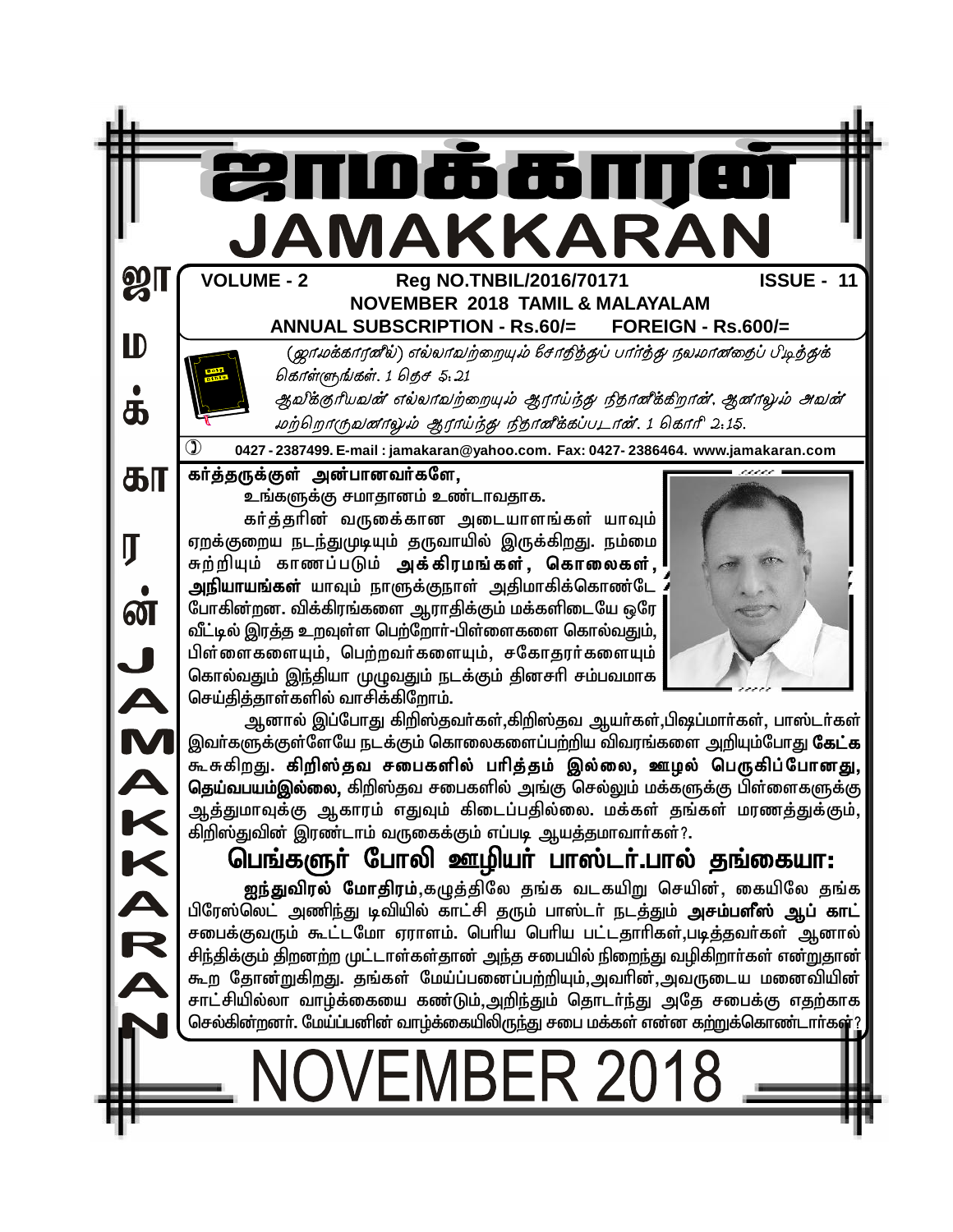### **SYmTo 2018www .jamakaran.c om\_ôUdLôWu**

இவர் தன் சபை மக்கள் உயிற்மீட்சிபெற கடந்த நாட்களில் ஒரு விசேஷ செய்தியாளரை அழைத்து கூட்டம் நடத்தினார். அவருடைய பெயர்.**இப்ராஹீம்** இஸ்லாம் மதத்திலி<u>ருந்து</u> இயேசுவை ஏற்றுக்கொண்டவராம். அற்புத அடையாளங்கள் ஏராளம் செய்கிறார். இதனால் சபையில் கூட்டம் நிரம்பி வழிந்தது. சபை மண்டபம் நிறைந்து மெத்தை படிக்கட்டுகளிலெல்லாம் ஆட்கள் நிறைந்து வீதியில் போக்குவரத்து ஸ்தம்பித்துபோகும்.அளவு ஆள் கூட்டம். கூட்டத்தின் <u>காரணம் ஒரு லிட்டர் **தண்ணீரை திரட்சை ரசமாக மாற்றும் அற்புத** காட்சி அங்கு நடந்தது.</u> அனால் தண்ணீர் நிறம் மாறவில்லை. குடித்தால் **திராட்ச ரசத்தின் மனமும்,ருசியும்** உணரமுடிகிறது. சபையில் உள்ளவா் போட்டி போட்டு வாங்கி குடித்தனா். **பாஸ்டா்.பால்தங்கையா வும்** குடித்து எல்லாரும் **பிரைஸ்த லாா்ட்,ஆமென்** என்று பாஸ்டா் உட்பட கத்தினாா்கள். அடுத்தது ஆராதனைக்கு வந்த அவரவருடைய பாக்கெட்டில் ரூபாய் வரவழைத்தார். **அல்லேலுயா** என்<u>று</u> சத்தமிட்டவுடன் பாக்கெட்டை பார்க்க சொன்னார். பெரும்பாலோரின் பாக்கெட்டில் ரூபாய் காணப்பட்டது. மக்களின் ஆர்ப்பரிப்பு <u>அந்</u>த இடமே <u>அதிர்ந்தது</u>. இப்போது <u>அடுத்தது</u> **இயேசு** உங்கள் ஒவ்வொருவருடைய பேங்க் அக்கவுண்ட்டிலும் பணம் தானாக உங்கள் கணக்கின் வரவில் பதிவாகிவிட்டது. அதை வாட்ஸ் அப் உள்ளவர் உங்கள் வங்கி அக்கவுண்டை ஒப்பன் செய்து பாருங்கள் என்றார். பெருத்த நிசப்தம். அவரவர்கள் உடனே **பரிசோதனை செய்து பார்த்தவுடன்** விவரிக்கமுடியாத ஆச்சரியம். கணக்கிலே பணம் வரவு வ<u>ந்த</u>ுள்ளது என்று கூறி ஆர்ப்பரித்தார்கள். இதிலும் மேலாக கர்த்தர் அற்புதத்தை செய்வார் என்றார். **பாஸ்டர்.** பால்தங்கையா அவர்கள் பாஸ்டர்.இப்ராஹீமை கட்டிப்பிடித்து எல்லாரும் கை உயர்த்தி அல்லேலுயா கூறுவோம், ஆமென் கூறுவோம் என்றார். அவ்வளவுதான் சபை மக்கள் கத்தின சத்தம் கட்டிடத்தை <u>அ</u>திர<sup>்</sup>வைத்ததாம். இது என்ன சித்துவேலை- இது வெறும் **கண்கட்டி** <mark>மாந்திரீகம்-குட்டிசாத்தான் வேலை</mark> இதுகூட விளங்கிக்கொள்ளாத <u>அந்</u>த **அசம்பளீஸ் ஆப் காட்** சபைமக்கள் அன்று பாஸ்டர் பால்தங்கையாவுடன் போட்ட கூத்து பெருமைப்படக்கூடியது அல்ல. வெட்ககேடானது. இதிலிருந்து பாஸ்டரின் **அந்நியபாலை பச்சை பொய்** என்றும், அவர் சபைமக்கள் பேசிய அந்நிய பா**ஷையும்-பரிசுத்தாவியின் நிறைவும் பொய்யானது** என்<u>று</u> விளங்கவில்லை?. அன்று **கானா** ஊர் கல்யாணத்தில் திராட்ச ரசம் குறைவுபட்டதாலும், கடைசி பந்தியில்உள்ள வேலைக்காரரும்,அடிமைகளும் **விலைஉயர்ந்த திராட்ச ரசத்தை ருசிக்கவே இயேசு** அந்த அற்புதத்தை செய்தாா் என்பதை நாம் அறிவோம். ஆனால் இந்த தற்காலிக அதியசம் எதற்கு?. பாஸ்டர்.பால்தங்கையா அவர்களின் சபை கல்யாண மண்டபமா? **தண்ணீா் திராட்ச ரசத்தின் கலராக** மாறாமல் திராட்சை ரசத்தின் மணமும்,ருசியும் மட்டும் உண்டானதாக <u>கூறி</u>னார்களே, என்ன ஏமா<u>ற்றுத்</u>தனம் இது கண்கட்டி வித்தையாக தோன்றவில்லையா?.

சேலத்தில் என் வீட்டின் அருகே ஒரு முஸ்லீம் மந்திரவாதி வாலிபன் இருந்தான். அவனை பல இடங்களுக்கு **பில்லிசூனியம் வைக்கவும், மந்திரிக்கவும்,பேய் ஓட்டவும் அவனை** அழைத்துப்போக ஆட்கள் வருவார்கள். அந்த ஆட்களும் தன் குடும்பத்தினரையும் நம்ப வைக்க அவன் ஒரு தாம்பாள் தட்டில் தண்ணீர் ஊற்றி மந்திரம் சொல்வான். அதிலே வெள்ளை பேப்பர் துண்டுகளை போடுவான். பேப்பா் மிதக்கும் அதை எடுத்து ஒவ்வொருவா் கையிலும் ஈரத்தோடு கொடுப்பான். <u>அத்</u>தனையும் 20 ரூ**பாய் நோட்டும்,100 ரூபாய் நோட்டுமாக** ஈரத்தோடு காணப்படும். அதை கண்ட ஆட்கள் அவன் கேட்ட பணத்தை முன்பணமாக கொடுத்து அவனை அழைத்துபோவார்கள். அந்த ரூபாய் எத்தனை மணிநேரம் ரூபாய் தோற்றத்தில் இருக்கும் என்று தெரியாது. அதைப்போலவே இந்த பெந்தேகோஸ்தே சபை பாஸ்டர் ஒருவர் மந்திரவாதி போல் அந்நியபாஷையை மந்திரம்போல கூறி ஜனங்களின் **மணிபா்சில் பணம்** வரவழைப்பதும், வங்கி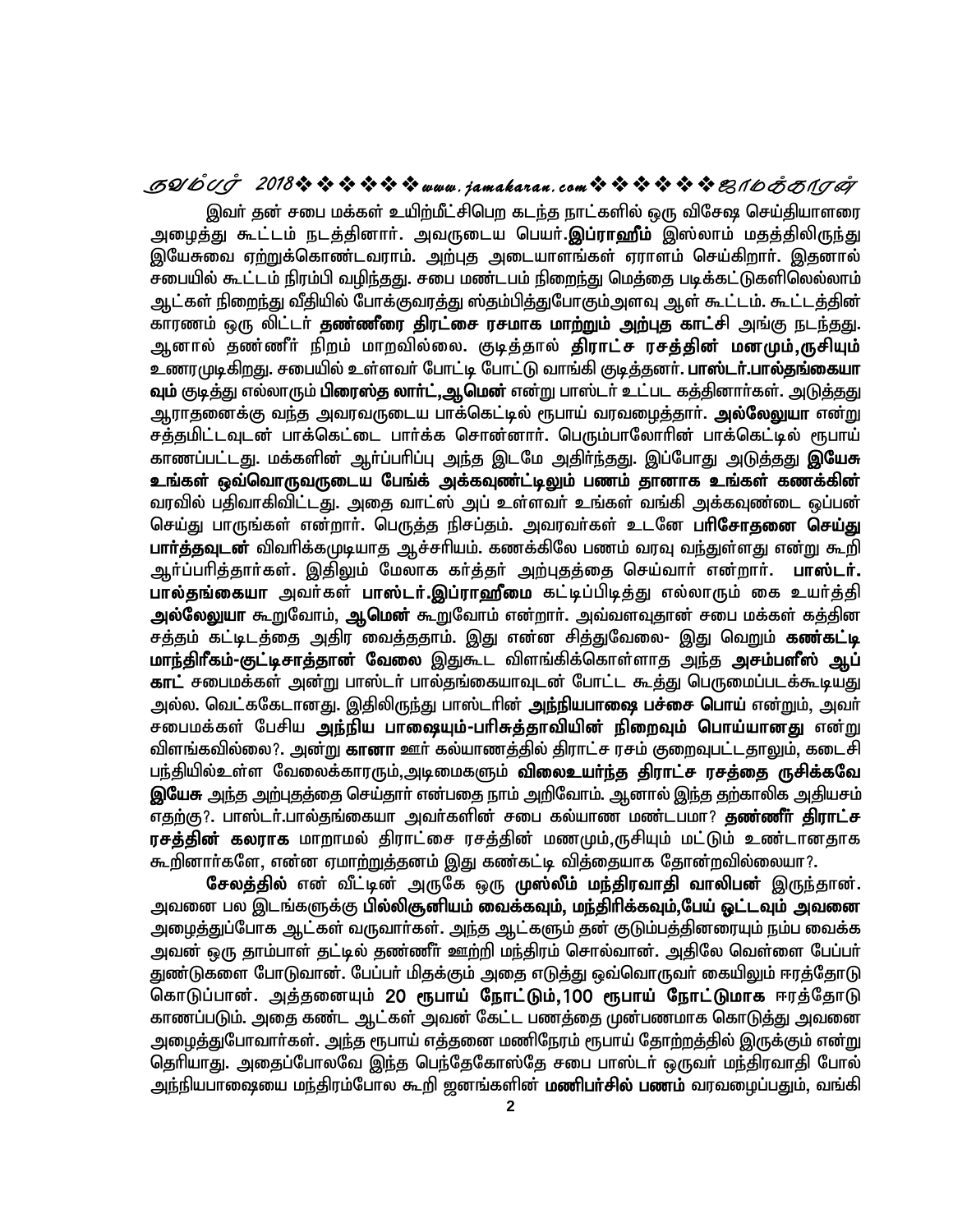கணக்கில் **பணம் வரவு** வந்ததை கண்கூடாக பார்க்க வைப்பதும் **நுாற்றுக்கு நுாறு பிசாசின்** மந்திர வேலையல்லவா? வங்கிக்கு சென்று பரிசோதித்து பார்த்தால் பாஸ்டரின் வன்டவாளம் விளங்கும். கள்ள ரூபாய் நோட்டு அச்சடிப்பு வழக்கில் அந்த பாஸ்டரை கைதுசெய்து போலீஸ் <u>பிடித்து</u>க்கொண்டுபோவார்களே!. பாஸ்டர்.பால்தங்கையாவுக்கு இது வெறும் மாந்திரீகம் என்றும், ஸ்டேஜ் மேஜிக் என்றும் அவரால் விளங்கிக்கொள்ள முடியவில்லையா?.இதை உணர்ந்த பெங்களுரில் உள்ள **பால்தங்கையா** சபை அங்கக்கினா்கள் ஏமாற்றுகனக்தை விளங்கிக்கொள்ள முடியாதஅளவு மூளை மழுங்கிவிட்டதா?.

இதை வாசிக்கும் அந்த சபையிலுள்ள என் பத்திரிக்கை வாசகர்கள் நான் எழுதிய இந்த பகுகியை போட்டோ காப்பி எடுக்கு உங்கள் சபை விசுவாசிகளுக்கு விநியோகம் செய்து சபை மக்களை சீக்கிரம் அந்த மந்திரவாத அசம்பளீஸ் ஆப் காட் சபையிலிருந்து வெளிவர சொல்லுங்கள். ஏஞ்சல் டிவி எல்லாரையும் குறிப்பாக வயிற்றிலுள்ள <mark>குழந்தைகளையும் தீர்க்கதரிசிகளாக</mark> மாற்றுவதாக கூறும் பிசாசின் கிரியையைப்போல - உங்கள் சபை பாஸ்டர், இப்படிப்பட்ட மந்திரவாகி ஊழியா்களை அறிமுகப்படுத்தி பாஸ்டரும், சபைமக்களும் மந்திரவாதிகளாக மாறுவதற்க்குள் உண்மையான விசுவாசிகள் சபையைவிட்டு வெளிவந்துவிடுங்கள். இதுவரை பெந்தேகோஸ்தே சபைகளில் **அந்நியபாஷை-அபிஷேகம்-அக்கினி** என்ற பிசாசின் பொய்யான கிரியைகளை மறைமுகமாக செயலாக்கிகொண்டிருந்தான். ஆனால் இப்போதோ மிகவும் பகிரங்கமாக **பிசாசின்** மந்திரவாதகிரியைகளை சபையிலேயே காண்பித்து சபைமக்களை மந்திரவாதிகளாக மாற்ற துணிந்துவிட்டான். தங்களைத்தாங்களே ஆ<mark>விக்குரிய சபைகள் என்று போலிதனமாக கூறும்</mark> **சபைகளில் உ**ள்ள மக்களை பிசாசு எப்படி வஞ்சிக்கிறான் பார்த்தீர்களா?.

❖ முன்பு **ஜெபராஜ்** என்றவன் பாடல்பாடி டான்ஸ் ஆடி வாலிப பிள்ளைகளை கெடுத்து கொண்டிருந்தான் என்பதற்காகதானே சென்னை **அசம்பளிஸ் ஆப் காட் சபை பாஸ்டர்.மோகன்** அவா்கள் **ஜெபராஜின்** பாடல்களை பாட்டு புத்தகத்திலிருந்து கிழித்து எாிந்துவிட அறிவிப்பு கொடுத்தாரே, மற்ற பெந்தேகோஸ்தே சபையினரும் இப்போது **ஜெபராஜின்** பாடலை சபைகளில் பாடுவதை <u>நிறுத்</u>திவிட்டனா். அதைவிட பயங்கரமான செயல் அல்லவா?இது. **பாஸ்டா்.பால்** தங்கையா, தன் சபையில் அந்த மந்திரவாதி பாஸ்டரை அறிமுகப்படுத்தியது. அதன்மூலம் இப்படிப்பட்ட சம்பவங்களை கேள்விப்படும்போது தலை சுற்றுகிறது. பாவம் அந்த சபைமக்கள் சத்திய ஆராதனைக்கு அந்த சபையைவிட்டு எங்குதான் போவார்கள்? இப்படிப்பட்ட போலியான கவர்ச்சியுள்ள பரவச உபதேசத்தில் மூழ்கிப்போனவர்களுக்கு நான் சரியான உபதேசத்தையும். சரியான சபையையும் அறிமுகப்படுத்தினாலும் இவர்கள் விரும்பமாட்டார்கள்.

பாஸ்டர்.பால்தங்கையா இயற்றின பாடலான **உயிரோடு எழுந்தவரே** என்ற பாடல் எல்லா சபையிலும் பாடப்படுகிறது. ஆனால் இப்படிப்பட்ட மந்திரவாத உபதேசத்தை அறிமுகப்படுத்தின இவரின் **பாடலை ஏன் சபைமக்கள் பாடக்கூடாது**? என்று அறிவிப்பு கொடுக்ககூடாது!. ஜெபராஜ் பாடலுக்கு மட்டும் தடையை அறிவித்தவா்கள் **பாஸ்டா்.பால்தங்கையாவின்** பாடலையும் தடை செய்யவேண்டும் அல்லவா?. பரலோகத்தில் பிசாசு **பாட்டின் தலைவனாக** இருந்தவன் தானே? அதனால் அவன் இப்போது பாடல்மூலமாக வாலிப பிள்ளைகளை, சபைமக்களை கெடுத்துக்கொண்டிருக்கிறான். ஜாக்கிறதை!. இது கடைசி காலம். பிசாசுக்கு எதிர்த்து நிற்பது மட்டுமல்ல, **சில இடங்களில் பிசாசு உபதேசம் உ**ள்ள இடத்திலிருந்து எழுந்து ஒடிபோய் தங்களையும், நம் பிள்ளைகளையும் காப்பாற்றவும் வேண்டும்.

வாசக குடும்பங்களுக்காகவும், பிள்ளைகளுக்காகவும் தொடர்ந்து நான் ஜெபிக்கிறேன். கர்த்தர் உங்களை ஆசீர்வதிப்பாராக. ஆமென். கர்த்தரின் பணியில் **- டாக்டர்.புஷ்பராஜ்**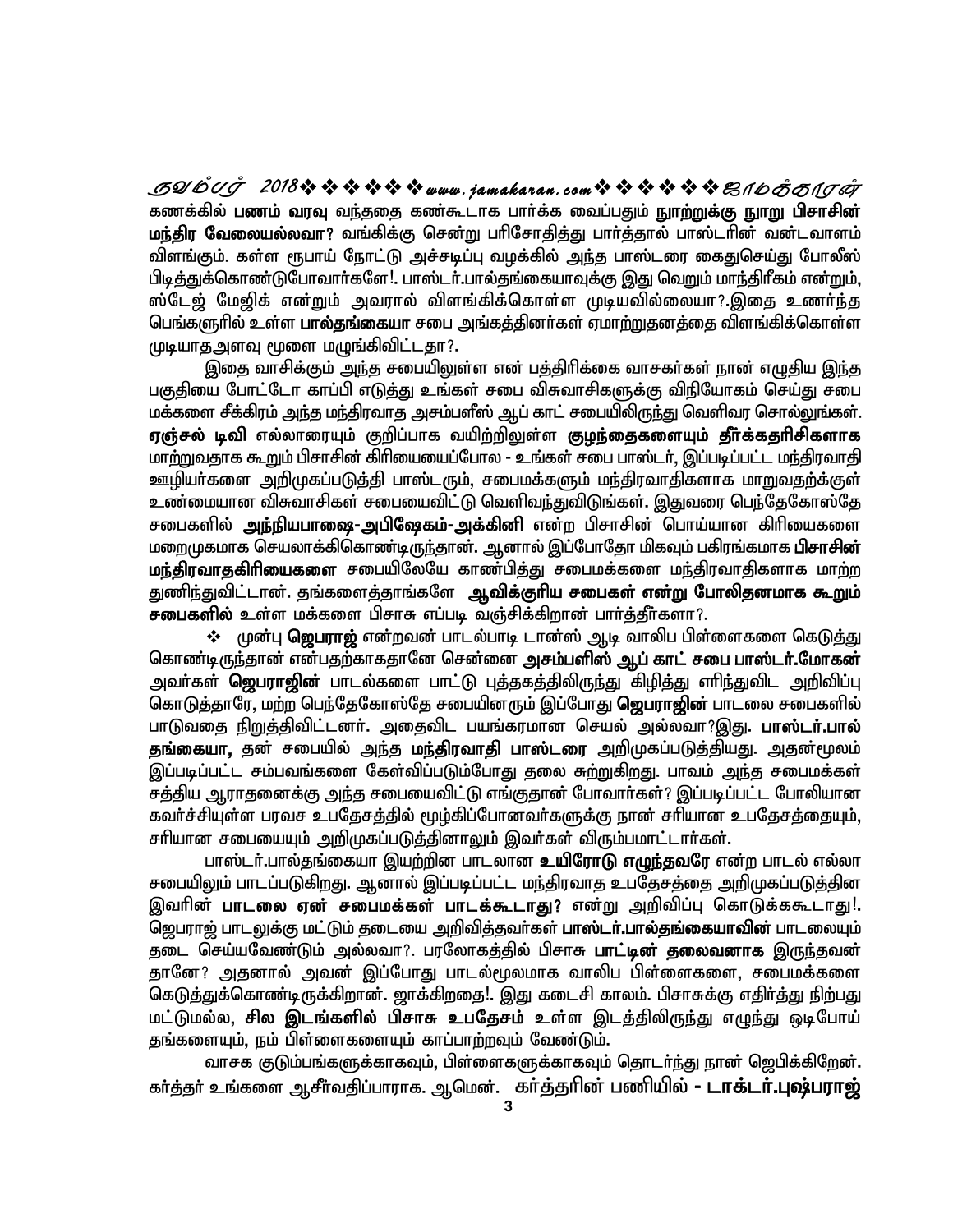



## **Dr.Mrs.ypy;ypad; ];lhd;yp**

<sup></sup>"வேறே படகுகளும் அவரோடேகூட இருந்தன" மாற் 4:36. புயலடித்தபோது இந்த வேறே படகுகள் என்ன ஆயின? மாற்கு வெறுமனே, வேறே படகுகளும் இருந்தன என்று சொல்லவில்லை. அவரோடேகூட என்ற வார்த்தையைச் சேர்க்கிறார். ஆகவே அவா்கள் ஒரு குழுவாகப் பயணித்தனா் எனப் புரிந்துக்கொள்ளுகிறோம். வேறே படகுகளில் இருந்தவர்கள் யார்? நிச்சயமாய் கூட்டத்தினரல்ல. அவர்களைத்தான் அனுப்பிவிட்டனரே(மாற் 4:36). அவர்கள் படகில் ஏறு முன்பாக கடற்கரையில் நடந்ததைக் கவனிப்போம்.

**இயேசுவும், சீடர்களும்** சுகமளிக்கும் கூட்டத்தை முடித்துவிட்டு ஏரிக்கரைக்கு நடந்தனர். வழியில் மூவா் அவரைச் சந்தித்து அவரது ஊழியக்குழுவில் இணை<u>ந்து</u>க்கொள்ள விருப்பம் தெரிவித்தனர். இம்மூவரையும் பார்க்கலாமா? (மத் 8:16-18).

வேதபாரகன் அல்லது மறைநுால் அறிஞன் ஒருவன் இயேசுவிடம் வந்து "போதகரே நீா் எங்கே போனாலும் உம்மைப்பின்பற்றி வருவேன்" என்றான்.வச 19. இந்த போதகன் இயேசுவைத்தன் போதகரென ஒத்துக்கொண்டான். அதிகபட்சமான ம<u>றைந</u>ூல் அறிஞர்கள் இயேசுவின் போதனைக்குறித்து கடுப்பாயிருந்ததோடு அவரைக் கொல்லவும் கைகொடுக்கிருந்தனர். ஆனால் இவனோ வேறுபட்டவனாய் இயேசுவைக் கன் கலைவராக ஏற்றுக்கொண்டிருந்தான். இயேசு அவனை தன் குழுவில் சேர்ந்துக்கொள்ள அழைப்பு விடுக்கவில்லை. ஆனால் அவன் தன்னாா்வமாய் அவா் **"எங்கே போனாலும்"** பின்ப<u>ா்ற</u>ுவேன் என்றான்(வச 18,19). அடுத்த வசனம் "வேறொரு சீடன்"என்று குறிப்பிடுவதால் இவனும் ஏற்கனவே சீடனாயிருந்தான் என்பதை கவனிக்கவும்.

இயேசு அவனை மாலைபோட்டு வரவேற்கவில்லை. **''நரிகளுக்குப்பதுங்குக்குழிகளும்,** வானத்துப் பறவைகளுக்கும் கூடுகளும் உண்டு. மானிட மகனுக்கோ தலைசாய்க்கக்கூட **இடமில்லை"** என்றாரவர்.

இரண்டாமவன் "ஆண்டவரே, முதலில் நான் போய் என் தந்தையை அடக்கம் **செய்துவிட்டு வர அனுமதியும்"** என்றான். இவனும் ஒரு சீடன். தகப்பனது மரணத்திற்குப்பிறகு அவன் இயேசுவைப் பின்ப<u>ற்று</u>வான் என்பதே அதன் கருத்து. ஆனால் இயேசு, "மரித்தோர் தங்கள் மரித்தோரை அடக்கம் பண்ணட்டும், நீ என்னைப் பின்பற்றி வா" என்றார்.(வச 21,22). இயேசுவைப்பின்ப<u>ற்று</u>வதை ஒத்திப்போட இவனுக்கு ஒரு சாக்குப்போக்கு இரு<u>ந்த</u>து. ஆனால் இயேசுவோ, அதை மற்றவர்கள் பார்த்துக்கொள்வார்கள் என்றார். அவனது தகப்பனும்,சகோதரும் ஆன்மீக மரணமடைந்தாா்கள். ஆனால் இந்த சீடனோ உயிா்துடிப்புடன் இருப்பவன். அவன் இறையரசைப் பறைசாற்றிக்கொண்டிருக்கவேண்டும்.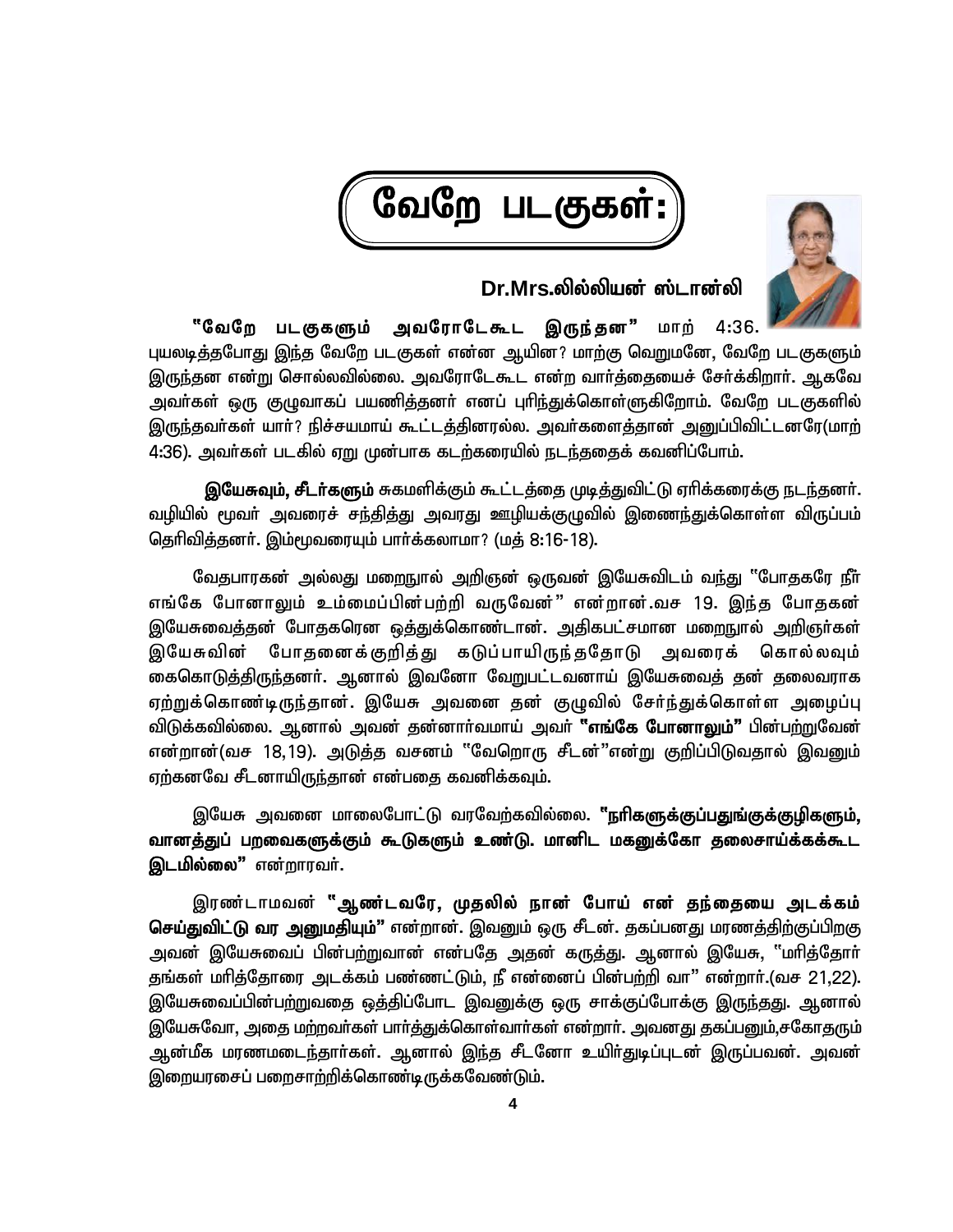மூன்றாமவன், ''ஐயா, உம்மைப் பின்பற்றுவேன், ஆயினும் முதலில் நான் போய் என் வீட்டில் உள்ளவா்களிடம் விடைபெற்று வர அனுமதியும்" என்றான். இயேசு இவனை அழைக்கவில்லை. தன்னாா்வ சமா்ப்பணம் இது. தன் குடும்பத்தை விட்டுவிட்டு வந்திருக்கிறான். இயேசுவைப் பின்பற்றுவதற்காக வீட்டைவிட்டு வெளியேறிய மணமாகாத வாலிபன்போலும். இயேசு  $\lq$ ்கலப்பையில் கைவைக்குபின் கிரும்பிப் பாா்ப்பவா் எவரும் இறையாட்சிக்கு உட்படக் குகுகியுள்ளவா் அல்ல" என்றார்.(லுாக் 9:61,62). **SYmTo 2018www .jamakaran.c om\_ôUdLôWu**

இயேசு அறிவுறுத்தியதைக் கேட்டு இம்மூவரும் உணர்வடைந்து அவரைப் பின்பற்றித்தீர்மானித்தனர் என வைத்துக்கொள்வோம். இயேசுவை ஏற்கனவே பின்பற்றிக் கொண்டிருந்தவா்கள்தான். ஆனால் வழியில் தம் உள்ளுணா்வுகளை இயேசுவிடம் கொட்டிக் கொண்டிருந்தனா். படகில் ஏற ஆயத்தப்பட்டபோது தவிா்க்கமுடியாத சா்ச்சை- இயேசுவின் படகில் யாா் செல்வது? ஏற்பட்டிருக்கும். தலைமை சீடா்கள் சா்ச்சையை அடக்கியபின் திறமையான படகோட்டிகளான பேதுரு,யாக்கோபு,யோவான் இயேசுவின் படகைப் பொறுப்பேற்றிருப்பார். இந்த மூவரும் வேறு படகுகளில் ஏறி இயேசுவோடு பயணித்திருப்பாா் எனலாம்.

திடீரென்று பெரிய சுழல்காற்று ஏற்பட்டதால் அலையில் சிக்கிய தக்கைகள் போல படகுகள் குாக்கி வீசப்பட்டன. இயேசுவின் படகில் உள்ளவர்களைப்போலவே வேறே படகுகளில் இருந்தவா்களும் அலறியிருப்பா். இயேசுவுக்குக் கேட்குமா? அலையின் இறைச்சல் தங்கள் ஜெபங்களை மூழ்கடி<u>த்து</u>விடும் என்று நன்றாகவே அறிவா். **''இயேசுவின் படகில் இருந்தால் நான் அமிழமாட்டேனே"** என்று அனைவருமே எண்ணியிருப்பார்.

இயேசு தன் படகை மட்டும் காப்பாற்றவில்லை. அவா் புயலை அமா்த்தி எல்லாப் படகுகளையும் காப்பாற்றினாா். ஒரு படகும் அமிழவில்லை. இயேசு அருகிலிருக்கிறாா். எட்டி இருக்கிறாா் என்பதெல்லாம் உணர்வுகள்தான். அன்று உடலளவில் அவர் துார இருந்தார். இன்றோ, "இம்மானுவேல், தேவன் நம்மோடிருக்கிறார்".

எவ்விதம் இயேசு படகின் பிற்பகுதியில் தலையணை வைத்துக் துாங்கிக் கொண்டிருந்தார்(மாற் 4:38) என்று இயேசுவின் படகில் இருந்த சீடர் மற்றவர்களிடம் சொல்லியிருப்பார். தலைசாய்க்க இடமில்லை என்ற பதிலைப் பெற்றவன். இயேசுவைப் பின்பற்றினால் தன் வாழ்க்கை இப்படித்தான் இருக்கும் என்று புரிந்துக்கொண்டிருப்பான். சொகுசு தேடாமல் எல்லா சூம்நிலையையும் சமாளிக்கவேண்டும். இயேசு போகுனையினால் மட்டுமல்ல, அவனுக்குத் தன் கடின வாழ்வைக் காட்டினார்.

தகப்பனின் மரணத்திற்குப்பின் வர நினைத்த இரண்டாமவன் உணர்த்தப்பட்டிருப்பான். குடும்பத்தின் மூத்தமகனாகிய இயேசு, குடும்ப பொறுப்புகளைத் தன் சகோதரரிடம் ஒப்படைத்துவிட்டு, தயங்காமல் ஊழியத்தில் காலெடுத்து வைத்ததைக் கண்கூடாகக் கண்டான். குடும்பத் தலைவனாயிருந்தும் தன் உயிரைப் பணயம் வைத்து ஆபத்தான பயணங்களை மேற்கொண்டார்.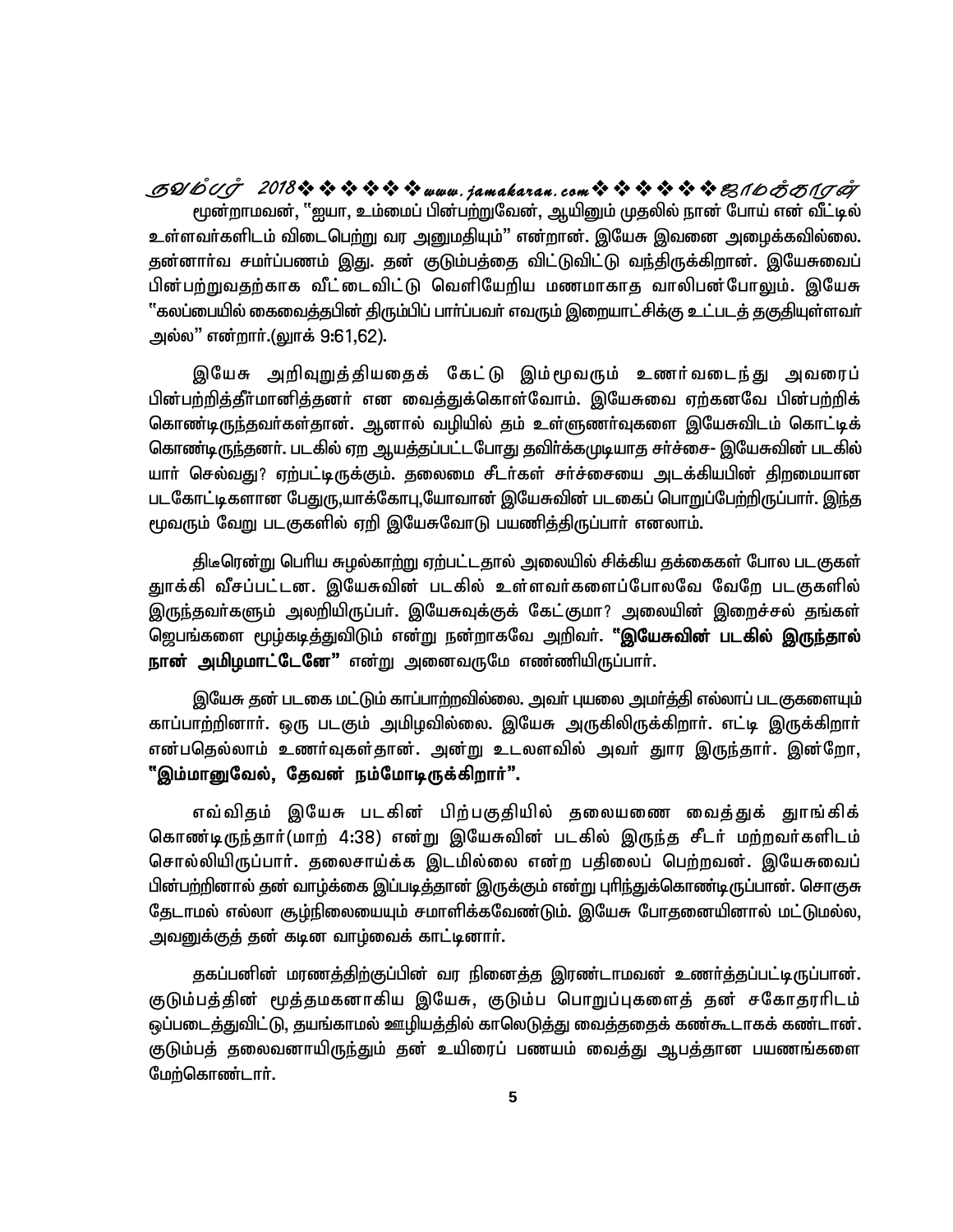## GUGUJ 2018なななななななwww.jamakaran.comなななななほ思イ6あ81.JA

இயேசுவை ஒட்டிக்கொள்ளும் முன்பாக குடும்பத்திற்கு குட்பை சொல்ல விழைந்த மூன்றாமவன், நெருங்கிய சீடர் அவரை, "இருந்தபடியே" அழைத்துச் சென்றதைக் கண்டு அதிா்ந்திருப்பான்(மாற் 4:36). ஆயத்தமில்லை. தயாராகவில்லை. விடை பெறவுமில்லை. நேரத்தை வீணடிக்காமல் இறையரசைப் பறைச்சா<u>ற்று</u>வதன் அவசரத்தைப் புரிந்திருப்பான். கலப்பையின்மேல் கைவைத்துவிட்டு பின்திரும்பிப் பாா்க்கும் யோசனையை அறவே கைவிட்டிருப்பான்.''குடும்பத்திடம் விடைபெறச் சென்றிருப்பேனானால், எத்தனை அற்புதமான அனுபவத்தை இழந்திருப்பேன்" என எண்ணிப் பூரித்திருப்பான்.

மூவரும் தங்கள் பாடத்தைக் கற்றுக்கொண்டனர். நமது தலைவர் "போ" என்று மட்டும் கட்டளையிடுபவரல்ல. அவர் சென்றார். அனுப்பினார். **"என் பின்னே வாருங்கள்: நான் உங்களை மனிதரைப் பிடிப்பவா் ஆக்குவேன்"** என்றாா்(மத் 4:19). தலை சாய்க்க இடமற்றவரை, தன் தகப்பனின் வேலையைச் செய்யும்படியாக, மரித்தவரை மரித்தவர் அடக்கம் பண்ணும்படியாக விட்டுவிட்டவரை, இருந்தபடியே படகில் ஏறின வரை, கலப்பையில் கைவைத்துவிட்டு திரும்பியே பார்க்காகவரை கைரியமாகப் பின்பற்றுவோம்.

## வாசகர்கள் கவனிக்கவும்:

ஒவ்வொரு மாதமும் குறிப்பிட்ட தேதியில் ஜாமக்காரன் பத்திரிக்கையை அனுப்ப இயலவில்லை. ஊழியம் அதிகமாக இருப்பதினாலும், மலையாள மொழியில் ஜாமக்காரன் பத்திரிக்கையை மொழிபெயா்ப்பதற்காக ஒவ்வொரு மாதமும் நான் கேரளா மாநிலத்துக்கு போய் வர வேண்டியிருப்பதால் ஜாமக்காரனை குறிப்பிட்ட தேதியில் அல்லது வாரத்தில் தபாலில் சேர்க்க முடியவில்லை. எனக்கு மலையாளம் எழுதவோ - படிக்கவோ தெரியாது. மலையாள மொழியில் பிரசங்கம் செய்ய மட்டும் கர்த்தர் எனக்கு கிருபை தந்தார்.

ஆகவே வாசகா்கள் இதை புாிந்துக்கொண்டு ஒவ்வொரு மாதமும், கடைசி வாரம் கடைசி தேதிக்குள் ஜாமக்காரன் உங்கள் விலாசத்துக்கு வந்து சேராவிட்டால் மட்டும் உங்களுக்கு ஜாமக்காரன் கிடைக்கவில்லை என்பதை எனக்கு அறிவிக்கலாம் அல்லது தொலைபேசியில் அறிவிக்கலாம். ஆகவே அந்தந்த மாதம் கடைசி வாரம்வரை கடைசி தேதி வரை பொருமையோடு இருந்து அதன்பிறகு என்னிடம் விசாரிக்கலாம்.

நீங்கள் அறிவிக்காமல் யாருடைய விலாசக்தையும் நாங்கள் நீக்கவேமாட்டோம். உங்களுக்கு அனுப்பப்படும் ஜாமக்காரன் தபால்துறையிலிருந்து எங்களுக்கு திரும்ப வந்தால்மட்டும் உங்கள் விலாசத்தை உடனே நீக்கிவிடுவோம். மறுபடியும் நீங்கள் எங்களுக்கு எழுதி கேட்டால் உங்கள் விலாசத்தை கம்பியூட்டரில் பதிவுசெய்து புதிய நெம்பர் உங்களுக்கு கொடுக்கப்படும். பழைய நெம்பர் கொடுக்கப்படாது. உங்கள் ஒத்துழைப்புக்கு நன்றி.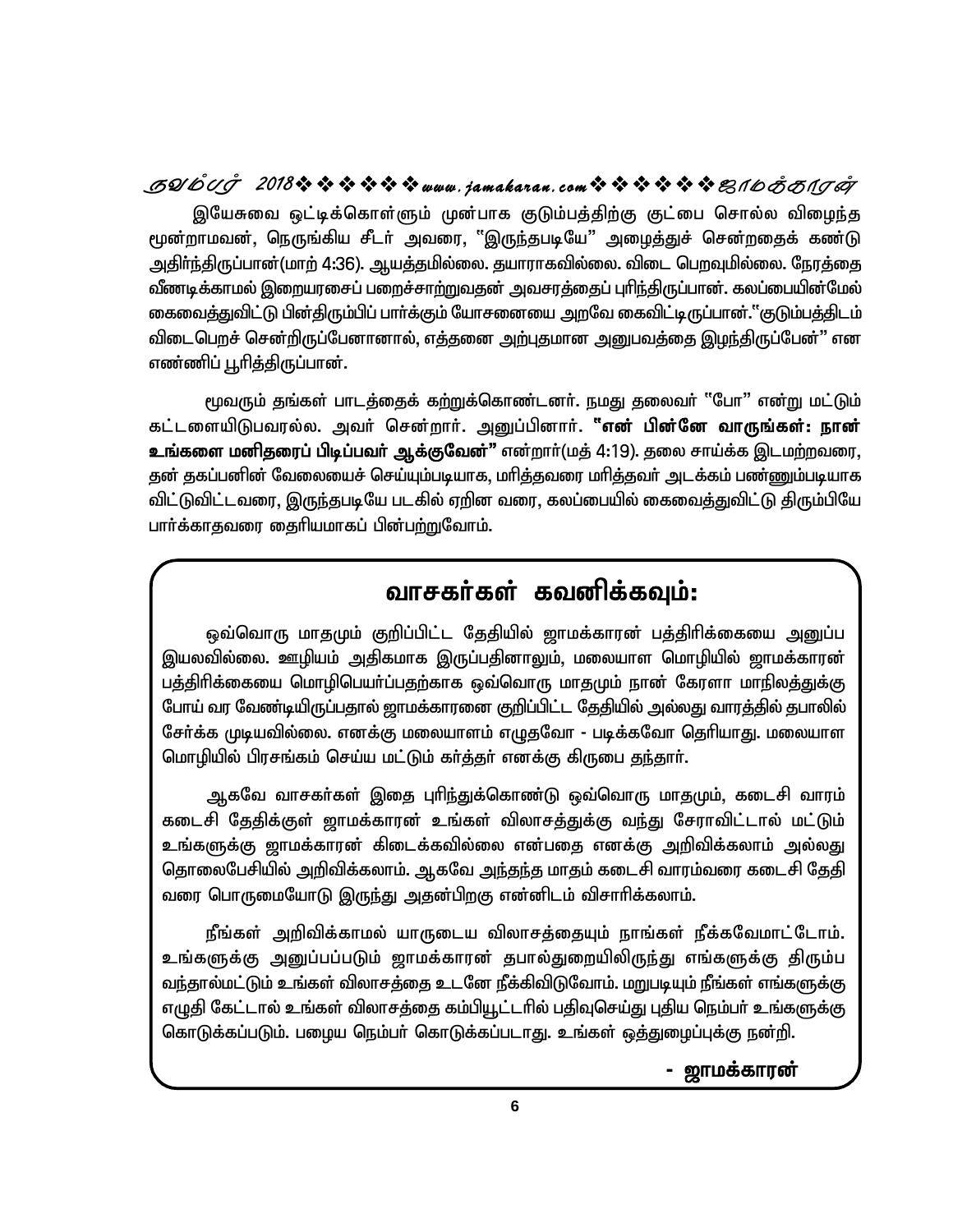

I had an uncle with a pain in his neck that caused him to constantly wince., Doctors couldnot diagnose the problem, so he lived with it for years. In time his neck began to permanently lean to the side. None of the treatments prescribed worked. About 25 years later he went to a dentist to remove a bad tooth and was immediately relived of all the pain. He suffered all those years unnecessarily due to a flawed diagnosis and treatment.

A wrong diagnosis can be costly and dangerous. I believe that every day we all witness a disastrous. dangerous misdiagnosis of mass proportions. Yet we continue full bore on the same path that got us into the mess that is the unravelling of marriage.

The diagnosis in our culture is that man is basically good,. but his self-esteem has been damaged by nagative influences. The problem with this diagnosis is that it is flat out wrong. I want to propose a different diagnosis and solution to the problem by asking. "How does our sinful self obsession impact our marriages?"

Our self obsession causes us to hide the truth about ourselves and blame others for our flaws. This self-obsession becomes a curse that impact our marriages in painful, destructive ways. It causes ua to try to hide the truth about ourselves(Gen 3:9-11). When exposed we evade responsibility and blame others for our wrongs. We want to appear as righteous, yet, we are not so we blame. In this simple exchange we see why marriages are in trouble.

In their book Mistakes were made(But not by me). social psychologists carol tavris and Elliot aronson describe how a fixation on our own righteousness can choke the life out of love. They write,' The vast majority of couples who drift apart do so slowly, over time, in a snow balling pattern of blame and self justification. Each partner focuses on what the other one is doing wrong while justifying his or her own prefercences, attutudes and ways of doing things. From our standpoint, therefore, misunderstandings, conflicts personality differcences and even angry auarrels are not the assassins of love, self justifications is"

Our sinful self obsession impacts our marriages by causing the proper God-given roles in life to be damaged(Gen 3:14-19). For man his curse is that he will face frustration in his work. For the woman, her role as man's complement is impaired. When you put this to gether you can already see an unhealthy scenario.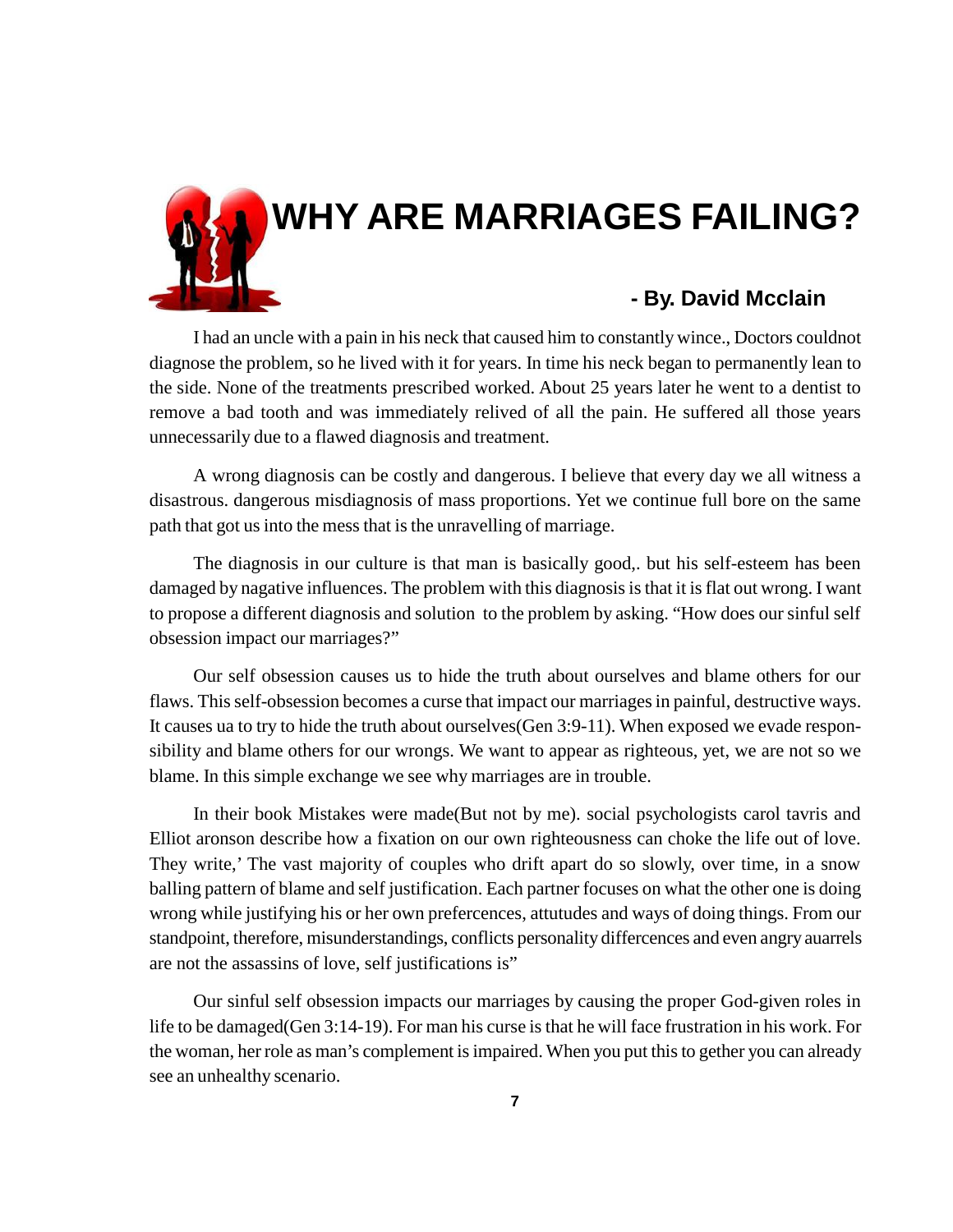## $B$  *SQ(b`C)^ 2018*☆☆☆☆☆☆<sub>www.jamakaran.com☆☆☆☆☆☆ & 16*000015 CO*</sub>

What are some steps we can tanke to reduce the impact of our selfish impulses?. Confront your own self-centeredness - don't wait for the other person to act first.Accept responsibility for your sin - stop pretending to be the only victim and pass blame to others. Know that you will not find the perfect person. There will be some red flags for you to consider. Red flags alone are not the issue. it is your willingness to accept an imperfect person- just as they must accept you.

Understand that the painful vulnerability that healing a damaged relationship requires begins with self sacrifice like that of Jesus. It is a sacrifice that may require a very high cost. But like Jesus, it is in that sacrifice that we have hope for our greatest fulfilment.

Like my uncle who suffered from debiliatating pain for years due to a misdiagnosis. I belive our marriages and relationships suffer because we have accepted the wrong diagnosis. Our marriages are in major crisis because of it. What are some steps we can take to reduce the impact of our selfish impulses?.



கர்த்தருடைய கிருபையால் 9வது முறையாக **கோவில்பட்டி நகர்** கன்வென்ஷனில் கர்த்தரின் வசனத்தை பகிர்ந்துக்கொடுக்க **Rev.ஏசு அடியான்** அவர்களால் அழைக்கப்பட்டேன்.

பொதுவாக கோவில்பட்டி கிறிஸ்தவ மக்களுக்கு வசனத்தை கேட்கும் ஆவல் அதிகம் உண்டு. அதனால்தான் பிரசித்திபெற்ற **கெஸ்விக் கன்வென்ஷன்** என்ற பெயரில் வருடாவருடம் அனைத்து சபைகளும் சேர்ந்து கூட்டங்கள் ஏற்பாடு செய்து நானும் அழைக்கப்பட்டேன். இப்போது நடந்த CSI சபை கன்வென்ஷன் மி<u>குந்</u>த ஆசீர்வாதமாக அமைந்தது. கா்த்தருடைய நாமம் மகிமைப்பட்ட<u>த</u>ு.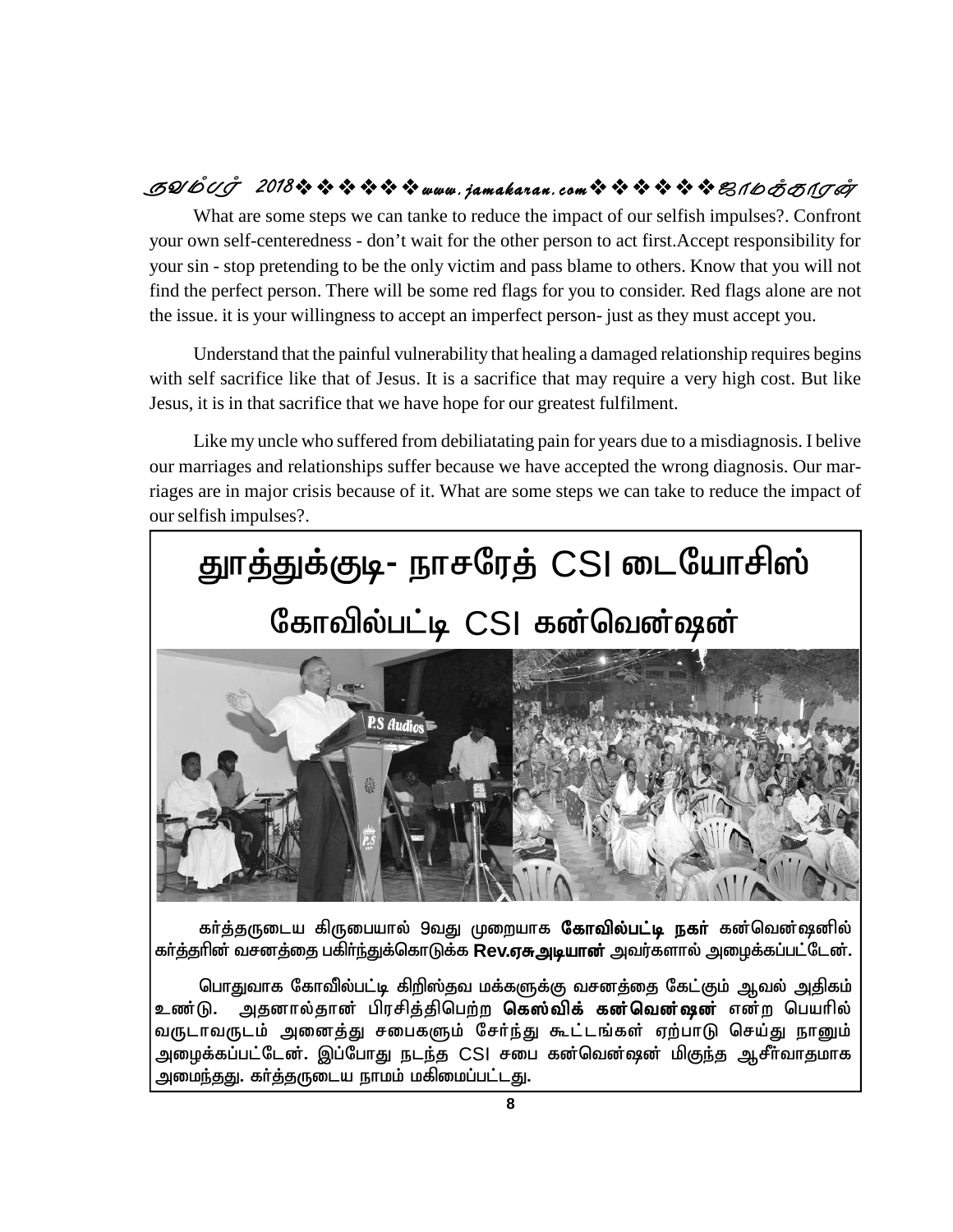# கர்த்தரின் கையெழுத்து

 **rNfh.Nghy; Fapyp uh[h(IBT)**

்ஆ, நான் இப்பொழுது சொல்லும் வார்த்தைகள் எழுதப்பட்டால் நலமாய் இருக்கும். அவைகள் ஒரு புத்தகத்தில் வரையப்பட்டு அல்லது என்றைக்கும் நிலைக்க அவைகள் **கருங்கல்லிலே உளி வெட்டாகவும் ஈய எழுத்தாகவும் பதிந்தால் நலமாய் இருக்கும்"( யோபு** 19:23, 24)

### என் மீட்பர் உயிரேடிருக்கிறார் அவர் கடைசி நாளில் பூமியின்மேல் நிற்பார் என<u>்ற</u>ும் நான் அறிந்திருக்கிறேன். (19:25)

பழைய ஏற்பாட்டின் பதினெட்டாவது புத்தகத்தின் மிகச் சிறந்த பாத்திரமாகிய பக்தனாகிய யோபுவுக்கு ஒரு பெரிய ஆசை உள்ளத்திலே இருந்தது அது என்னவெனில் தான் பேசும் வார்த்தைகளெல்லாம் காற்றோடு கற்றாக மறைந்துபோய்விடக்கூடாது. <u>இந்</u>த பாவ உலகத்தினின்று தான் கடந்த சென்ற பின்பும் (அதாவது மரித்த பின்பும்) அந்த வார்த்தைகள் மற்றவர்களுக்கு உயிருள்ளவையாக இருக்கவேண்டுமென எண்ணினார். ஆகவே யோபு தான் பேசுகிற வார்க்கைகளை குறிக்கு எப்படி யோசிக்கார் என்று பார்க்கோமானால்...

- 1. அந்த வார்த்தைகள் எழுதப்பட வேண்டும்.
- 2. அந்த வார்த்தைகள் ஒரு புத்தகத்திலே வரையப்பட வேண்டும்.
- 3. <u>அந்</u>த வார்த்தைகள் என்றென்றைக்கும அழியாமல் நிலைத்திருக்கும்படி கருங்கல்லிலே உளி வெட்டாகவும்,ஈயத்தால் எழுதப்பட்ட எழுத்தாகவும் பதியப்படவேண்டும் என்பதே ஆகும்.

பக்குனாகிய யோபுவின் உள்ளக்கிலே அவர் சொல்ல விரும்பிய காரியம்கான் என்ன? யோபு சொல்ல நினைத்த மிக முக்கியமான செய்தி என்ன? அதுதான் யோபு 19:25வது வசனம் என் மீட்பர் உயிரோடிருக்கிறார் என்ற செய்தியானது ஒவ்வொரு மனிதனுடைய இருதயத்தையும் அடையவேண்டும் என்கிற விருப்பம் /ஆவல் கொண்டார். மேலும் யோபுவின் புஸ்தகத்தை வாசித்து பார்த்தால் ஆபிரகாம் ஈசாக்கு யாக்கோபு போன்ற முற்பிதாக்களை பற்றிய எந்த குறிப்போ  $\prime$  செய்தியோ காணப்படாததைப் பார்க்கும்போது அவர் ஆபிரகாம் காலத்திற்கு முந்தினவரோ <u>என்று</u> எண்ணத்தோன்றுகிறது.

மேலும் தமிழகத்தை ஆட்சி செய்த சேர, சோழ பாண்டிய மன்னர்கள் குறுநில மன்னர்கள் சிற்றரசர்கள் யாவரும் மறைந்து போனாலும் அவர்களின் வாழ்க்கை வரலாறு எல்லாம் கருங்கல்லிலே செதுக்கப்பட்டு ஜனங்களுடைய பார்வைக்கு வைக்கப்பட்டிருக்கிறது. அதற்கு காரணம் கருங்கல்லிலே செதுக்கினால் அவைகள் அழியாமல் இருக்கும் என்பதே.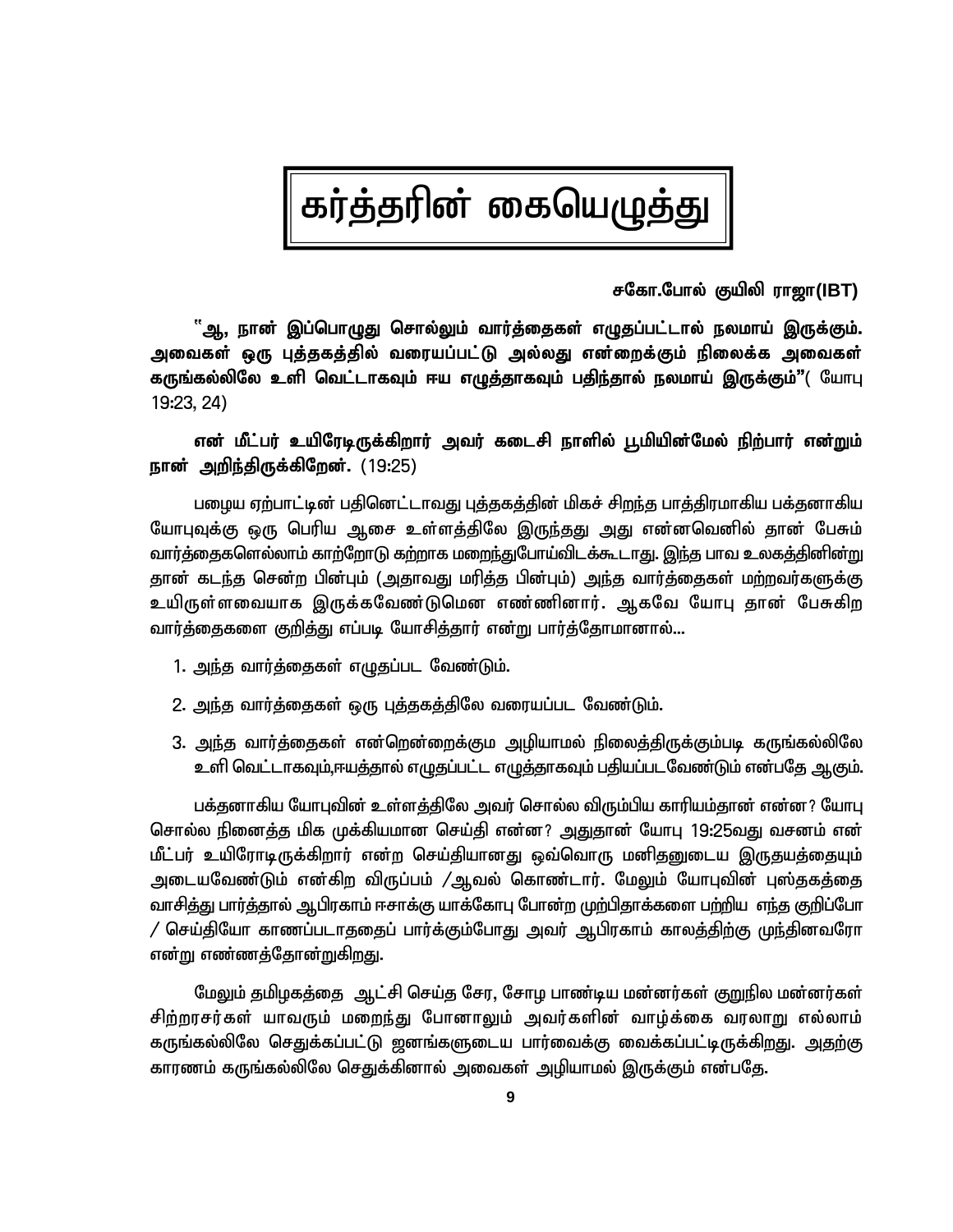பொதுவாக ஒரு பத்திரிகை அல்லது ஒரு புத்தகத்தை வாசிக்கும் போது அவை எழுதப்பட்டிருக்கும் நடைபயிலிருந்தே அதை எழுதினவரின் குணாதிசயங்கள் எப்படிப்பட்டவை என்பதை நாம் நன்கு அறிந்து கொள்ளமுடியும். மனிதனுடைய கையெழுத்திலிருந்து மனிதனுடைய குணாதிசயங்களை அறிந்துகொள்வதை பார்க்கிலும் தேவனுடைய கையெழுத்திலிருந்து கர்த்தருடைய குணம், வல்லமை, அதிசயம், மகிமை மற்றும அவர் தரும் ஆலோசனை போன்ற குணாதிசயங்களை அறிந்துகொள்வது நமக்கு நன்மையையும் ஆசீர்வாதத்தையும கொண்டுவரும $.$ **SYmTo 2018www .jamakaran.c om\_ôUdLôWu**

 $\sim$   $\frac{1}{2}$ 

நம தேவாதி தேவன் தம்முடைய சொந்த கரத்தில் விரல்களினால் எழுதின ஒரு சில கையெழுத்தை குறித்து இங்கு தியானிப்போம்.

- 1. நியாய பிரமானத்தின் கைம<u>ெத்த</u>ு.
- 2. தேவாலயத்தை குறித்த கையெழுத்து
- 3. நியாய தீர்ப்பின் கையெழுத்து
- 4. பாவ மன்னிப்பின் கையெழுத்து

நியாய பிரமாணத்தின் கையெழுத்து.

<sup>் சீ</sup>னாய் மலையில் அவர் மோசேயோடே பேசி முடித்தபின் தேவனுடைய விரலினால் எழுதப்பட்ட கற்பலகைகளாகிய சாட்சியின் இரண்டு பலகைகளை அவனிடத்தில் **கொடுக்கார்"** யாக் 31:18.

நம்முடைய அருமை ஆண்டவர் எழுதிய கையெழுத்தை முதன் முதலாக சீனாய் மலையில் பார்க்கிறோம். பரிசுத்தமான தன்னுடைய விரலினால் எழுதப்பட்ட - கற்பலகைகளாகிய சாட்சியின் இரண்டு பலகைகள் மோசேயினிடத்தில் கொடுத்தார். நமக்காக தேவன் எழுதினார். தேவ மக்களாகிய நமக்குத் கொடுக்க ஒரு அக்கினிப் பிரமாணத்தை எழுதுவதற்கு கர்த்தர் சித்தங்கொண்டார். இந்த அக்கினிப் பிரமாணத்தை வாங்குவதற்கு மோசே நாற்பது நாட்கள் இரவும் பகலும அப்பம் பசியாமலும் குண்ணீர் குடியாமலும் இருந்தார். கேவனுடைய விரல்கள் கற்பலகையில் எழுத ஆரம்பித்த அந்த நிமிடத்தில் மேக மண்டலமானது சீனாய் மலை முழுவதும் மூடியது. பலத்த காற்றும் இடி முழக்கங்களும மின்னல்களும் உண்டாயின. ஜனங்கள் எல்லோரும் பயந்து நடுங்குகிற விதத்திலே தேவனுடைய வல்லமை சீனாய் மலையிலே காணப்பட்டது. கற்பலகையிலே விரலினால் எழுதுவது என்பது மிகவும் கடினமாக ஒரு காரியம். ஒரு கர்த்தருடைய விரல்கிள் காயம் ஏற்பட்டிருக்கலாம் அதன விளைவாக இரத்தம் வடிந்திருக்கலாம் ஆனால் தன்னுடைய கரங்களுக்கும் விரல்களுக்கும் என்ன கஷ்டம் / சேதம் வந்தாலும் பரவாயில்லை. தம்முடைய மக்களாகிய நமக்கு இந்த பிரமாணத்தை கொடுக்க கர்த்தர் எவ்வளவு ஆவல் உள்ளவராய் இருந்தார் என்றுநினைத்து பார்ப்போம்.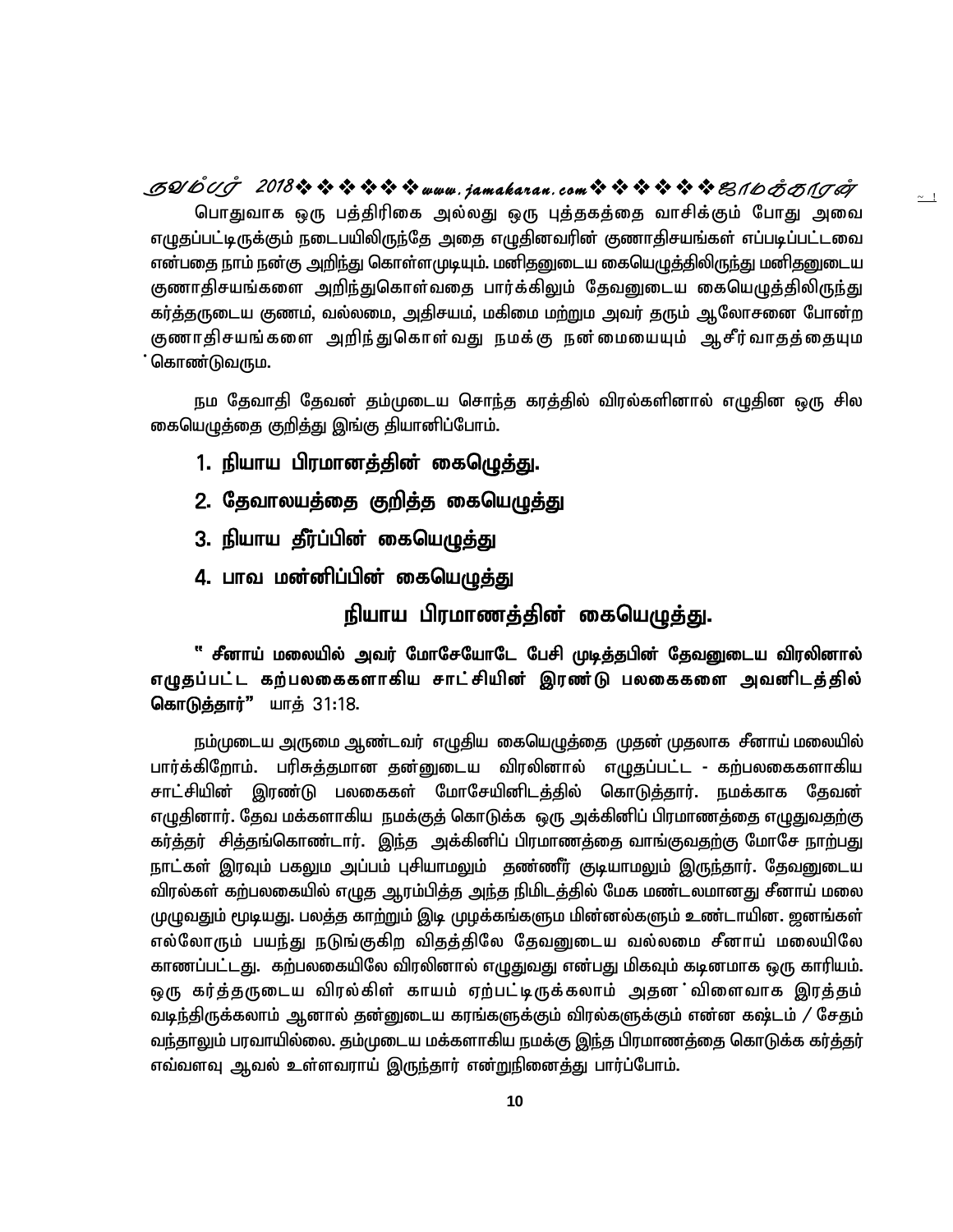### **SYmTo 2018www .jamakaran.c om\_ôUdLôWu**

தம்முடைய பிள்ளைகளாகிய நாம் எப்படி வேண்டுமானாலும் மனம் போல் வாழட்டும் என்று நினைக்காமல் வாழ வேண்டிய விதிமுறைகளை சட்டதிட்டங்களை வழிமுறைகளை திட்டமும் தெளிவுமாக எவைகளை செய்ய வேண்டும் எவைகளை செய்ய கூடாது என்பதில் கர்த்தர் கண்ணும் கருத்துமாய் கற்பலகைகளின் இரண்டு பக்கத்திலும் எழுதினார். சட்ட திட்டங்கள் அன்பின் வேலியாக இருக்கிறது. வேலிக்குள்ளே வாழ்வது அனேகருக்கு கஷ்டமாய் இ<u>ருந்</u>தாலும் அது பாதுகாப்பை தருகிறது என்பதை மறந்துபோக கூடாது. ஒரு இடத்தை நாம் வாங்கினால் உடனே நம்மால் வீடு கட்ட முடியாது அதற்கான பணம் கிடைக்குவரையில் நம்முடைய இடத்திற்கு ஒரு முள்வேலி போடுவோமானால் <u>அந்த</u> இடத்தை மற்றவர்களால் ஆக்கிரமிப்பு செய்ய முடியாது. அந்த இடம் எப்போதும் பாதுகாப்பாக இருக்கும். தேவாதி தேவனும் நம்முடைய தந்தையுமாகிய கர்த்தர் கற்பலகைகளிலே உள்ளும் புறமுமாக இரு பக்கத்திலும் அவர் எழுதியதின் நோக்கம் நாம் உள்ளும் புறமும் பரிசுத்தமாய் இருக்க வேண்டும் என்பதே.

இஸ்ரவேல் மக்களுக்காக நியாய பிரமானத்தை எழுதிக்கொடுத்த கர்த்தர் நம் எல்லோருக்கும் முழு வேதாகமத்தையும் எழுதிகொடுத்துள்ளார். வேதாகமத்தில் தேவனுடைய கட்டளைகள் <u>ஆ</u>லோசனைகள் வல்லமைகள், அகிசயங்கள், அற்புகங்கள் மற்றும் பரிசுக்கவான்களின் அனுபவங்கள் எல்லாம் இருக்கின்றன. நாம் அவைகளை பின்பற்றுவோமானால் ஒரு நாளும இடறிபோக மாட்டோம். நம்மை வாலாக்காமல் தலையாக்குவார் கீழாகாமல் மேலாவோம். (உபா 28:14) கர்த்தர் கொடுத்த அக்கினி பிரமாணத்தை நாம் கைகொள்வோம்.

## ஆலயம் / தேவாலயத்தை குறித்த கையெழுத<u>்து</u>

### " இந்த மாதிரியின்படி சகல வேலைகளும் எனக்கு தெரியப்படுத்த இவையெல்லாம் **கர்த்தருடைய கரத்தினால் எனக்கு எழதிக்கொடுக்கப்பட்டது என்றான்" (1** நாளா 28:19)

கர்த்தர் தம்முடைய சொந்த கரத்தினால் இரண்டாவது முறையாக எப்போது என்று பார்த்தால் தாவீது இராஜா கர்த்தருக்கென்று ஒரு ஆலயம் கட்ட நினைத்த சமயம். தம்முடைய நாமத்தின் மகிமைக்காக முதல் முதலாக கட்டப்படும் ஆலயமானது எப்படியோ கட்டப்பட்டுபோகட்டும் என்று தேவன் நினைக்கவில்லை. கர்த்தர் அந்த எருசலேம் தேவாலத்தின் வரைபடத்தை தன்னுடைய சொந்த கரத்தினால் எழுத ஆரம்பித்தார். ஆலயத்தின் அமைப்பும் ஆராதனைக்கு ஏற்று ஆசாரியர் லேவியர். வரிசைகள் கிருபாசனம் இருக்கவேண்டிய ஸ்தலம் கர்த்தருடைய உடன்படிக்கை பெட்டியை மூடும் கேரூபீன்களின் மாதிரி எல்லாவற்றையும் கர்த்தர் தாவீதினிடம் எழுதி வரை<u>ந்து</u>கொடுத்ததை தாவீது தன் மகனான சாலமோனிடம்கொடுத்தார்.

கர்த்தருக்கு ஒரு ஆலயம் கட்டவேண்டும் என்ற ஆவல் தாவீது இராஜாவை ஒரு பைத்தியகாரன்போல் ஆக்கியது. அதற்கு தேவையான அனைத்து பொருட்களையும் விலையுயர்ந்த கற்கலைகளையும் உற்சாகத்துடன் முழுஉள்ளத்தோடு சேகரித்தார். ஆனால் தேவன் கூறினார் " தாவீதே தாவீதே நீ எனக்கு ஆலயம் கட்டவேண்டாம். ஏனெனில் நீ யுத்த மனுஷயிருந்து இரத்தத்தை சிந்தினாய் என்றார்.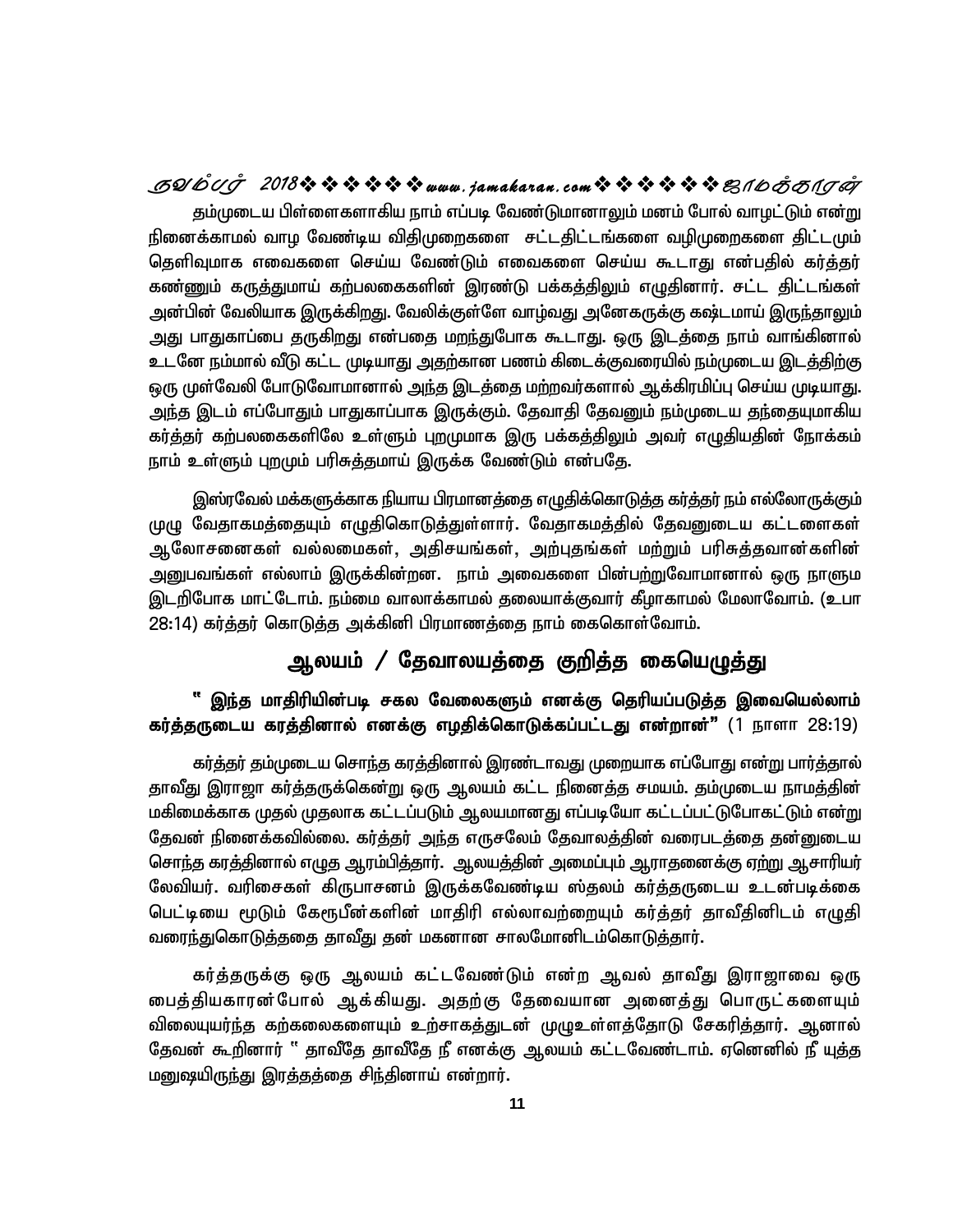கர்த்தர் கூறின வார்த்தையே தாவீது கேட்டபோது தான் ஒரு இராஜா என்பதைதே மறந்து சிறு குழந்தையைபோல் சத்தமிட்டு அழுதிருப்பார். அதை கண்ட நம் இரக்கத்தின் தேவன் தாவீதை சமாதானம் செய்து ஆலயத்தின் வரைபடத்தை தன் கையால் எழுதிக்கொடுத்தார். **SYmTo 2018www .jamakaran.c om\_ôUdLôWu**

கர்த்தரால் கொடுக்கப்பட்ட வரை படத்தின் படி மகிமையான ஒரு தேவாலயத்தை சாலமேன் கட்டி எழுப்பினார். ஆலயமானது கர்த்தர் எழுதிக்கொடுத்தபடி வரைந்துகொடுத்தபடி எல்லாம் அமை<u>ந்தது</u>. ஆலய பிரதிஷ்டையின்போது சாலமோன் ஜெபம் பண்ணும்வேலையில் மகிமையின் மேகங்கள் இறங்கிவந்தன. தேவனுடைய பிரசன்னம் கடந்து வந்தது. தேவனுடைய மகிமையால் ஆலயம் நிறம்பி<u>ற்று</u>.

புதிய ஏற்பாட்டில் கர்த்தருடைய ஆலயமாய் ஆசரிப்பு கூடாரமாய் ஜெப வீடாய் வாசஸ்தலமாய் நாமே இருக்கிறோம். நம்முடைய வாழ்க்கையை குறித்து ஆண்டவர் ஒரு நோக்கம் கொண்டிருக்கிறார். நம்முடைய வாழ்க்கை கர்த்தருடைய திட்டத்தின்பயேயும் தீர்மானம், கையெழுத்து மற்றும் மாதிரியின்படியேயும் இருக்குமானால் நம் தேவாதிதேவன் நம்மில் வாசமாய் இருப்பார். நாமும் அவருடைய ஜனமாய இருப்போம் அவரும் நம்முடைய தேவனாய் இருப்பார்.

## 3. நியாய தீர்ப்பின் கையெ<u>மு</u>த்து

அப்பொழுது அந்த கையிருப்பு அவரால் அனுப்பப்பட்ட இந்த எழுத்து எழுதப்பட்டது. எழுதப்பட்ட எழுத்து என்னவென்றால் **" மெனே மெனே தெக்கேல் உப்பார்சின்**" என்பதே (தானி 5:24,25).கர்த்தர் எப்பொழுது நியாய தீர்ப்பை எழுதுவார் எந்த ஒரு மனுஷன் மனுஷி கர்த்தருடைய கட்டளையை மதிக்கவில்லையோ கீழ்படியவில்லையோ அப்போது <u>அந்</u>த <u>ஆணு</u>க்கோ, பெண்ணுக்கோ நியாய தீர்ப்பை எழுதுகிறார்.

நேபுக்காத் நேச்சாரின் மகனான பெல்ஷாத்சார் இராஜாவாக அரியணையில் அமர்ந்தபோது அவனது அரண்மனையில் ஏராளமான விலையுயர்ந்த வெள்ளி பாத்திரங்கள் இருந்திருக்கலாம். வைரம் முத்து வைடூரியம் போன்ற விலையுயர்ந்த ஆபரண பொருட்கள் பதிந்த பாத்திரங்கள் அரண்மனையில் இருந்திருக்கலாம். ஆனாலும் அந்த பாத்திரங்களெல்லாம் தன் அரண்மனையில் நடக்கும் விருந்துக்கு உபயோகப்படுத்தாமல் தன் தகப்பனாகிய நேபிக்காத் நிஷார் எருசலேம் தேவாலத்தில் இருந்து கொண்டுவந்த பொன் வெள்ளி பாத்திரங்களில் தானும் தன்னுடைய பிரபுக்களும் மனைவிகளும் தன் வைப்பாட்டிகளும் குடிப்பதற்காக கொண்டுவரும்படி கட்டளை பிறப்பித்து தேவனை அசட்டை செய்து கர்த்தருக்கென்று பிரதிஷ்டைசெய்யப்பட்ட பரிசுத்தமான பணிமூட்டுக்ளை தீட்டு படுத்தினான். 1 கொரி 3:17லே அப். பவுல் என்ன எழுதுகிறார். '' ஒருவன் தேவனுடைய ஆலயத்தை கெடுத்தால் அவனை தேவன் கெடுப்பார். தேவனுடைய ஆலயம் பரிசுத்தமாயிருக்கிறது. நீங்களே அந்த ஆலயம் உங்களுடைய சரீரத்தின் ஒவ்வொரு அவயமும் தேவாலத்தின் பாத்திரங்களாய் இருக்கிறது. ஆகையால் தேவனுக்கு உடையவைகளாகிய உங்கள் சரீரத்தினாலும் உங்கள் ஆவியினாலும தேவனை மகிமைப்படுத்துங்கள் (1கொரி 6:20)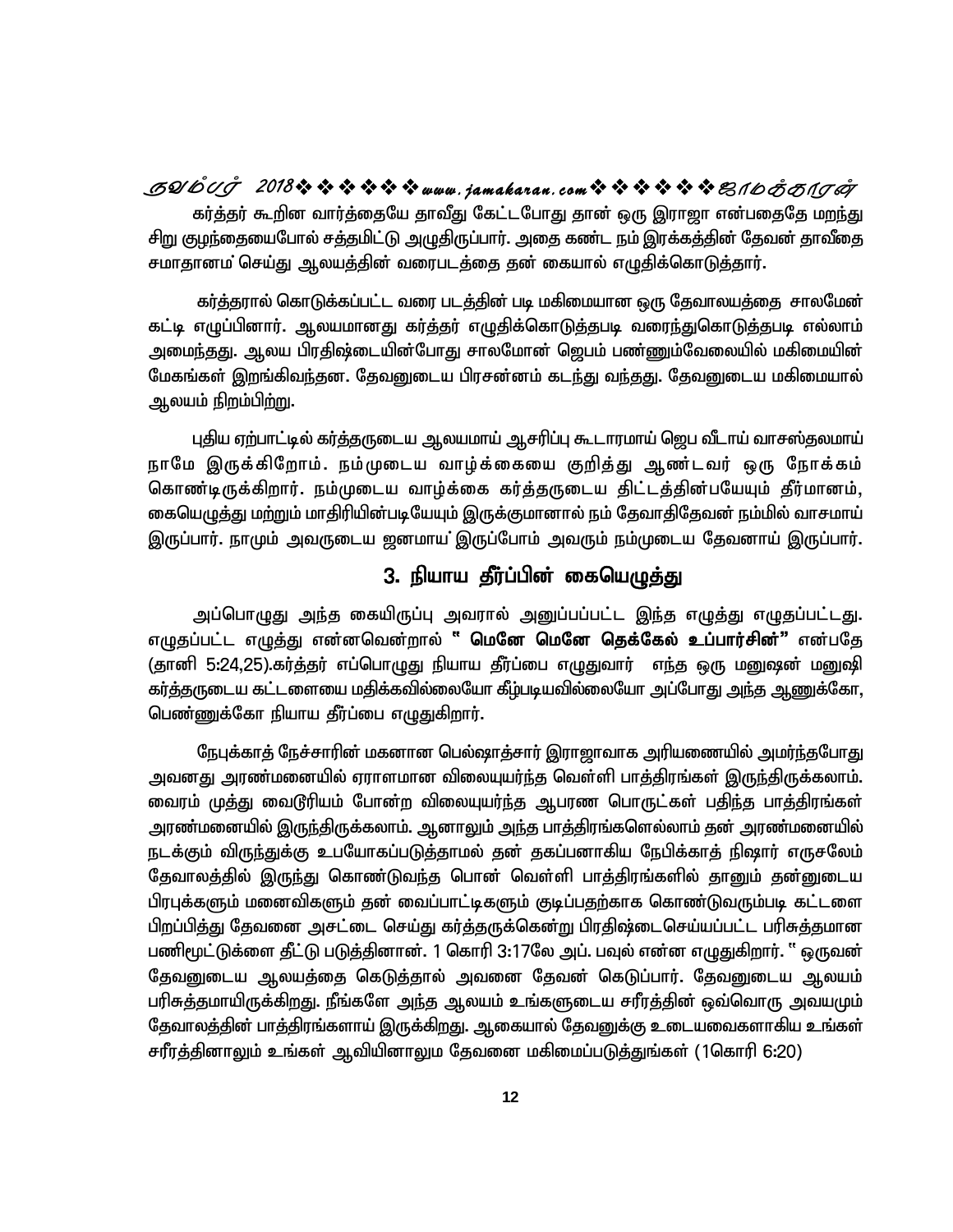அன்பிற்குரிய சகோதர சகோதரிகளே, தேவனுடைய ஆலயம் பரிசுத்தமாயிருக்கிறது. நீங்களும் அந்த ஆலயம். ஆகவே தேவனுடைய ஆலயமாகிய நம் இருதயத்தை பரிசுத்தமாக வைத்துக்கொள்வோம். தேவனே உமக்கான ஆலயம் பாவியின் சிறு நெஞ்சமே. பாவம் யாவையும் நீக்கியே சிறு தேவ ஆலயம் ஆக்கிடும் என்ற கீர்த்தனை பாடலானது நம் உள்ளம் தான் இருதயம் தான் தேவனுடைய ஆலயம் என்று தெளிவுபட<u>ுத்து</u>கிறது. **SYmTo 2018www .jamakaran.c om\_ôUdLôWu**

கர்த்தர் நமக்கு நியாயதீர்ப்பை கொடுக்க விரும்பவில்லை. கிருபை பாராட்டவே விரும்புகிறார். தேவன் நம் எல்லாரையும பரிசுத்தத்திந்கே அழைத்திருக்கிறார்.

சுவரில் எழுதின எழுத்தை இராஜாவின் அரண்மனையில் இருந்த ஜோசியர்கள் கல்தேயர்கள் குறி சொல்லுகிறவர்கள் ஒருவராலும் வாசிக்க முடியவில்லை. நாம் நன்கு அறிந்துகொள்ளவேண்டிய ஒரு காரியம் என்னவென்றால் கர்த்தர் எழுதின எழுத்துக்களை சாதாரண எந்த மனிதனாலும் வாசிக்க முடியாது. அதே சமயம் அர்த்தம் கூறவும் முடியாது. தேவனோடே நெருங்கிய ஐக்கியம் கொண்டுள்ள பரிசுத்தமான மனிதனால் மட்டுமே முடியும். ஆகவேதான் கர்த்தர் எழுதின எழுத்துக்களை தேவ மனிதனான தானியேலால் மட்டுமே வாசிக்கவும் அதன் அர்த்ததை சொல்லவும் முடிந்தது.

சுவரில் எழுதப்பட்ட அந்த எழுத்துக்கள் என்ன? மெனே மெனே தெக்கேல் உப்பாசின் என்பது. மெனே மெனே என்பதற்கு அர்த்தம் தேவன் உன் இராஜ்ஜியத்தை மட்டிட்டு <u>அத</u>ற்கு முடிவு உண்டாக்கினார். மட்டிட்டு என்றால் நாட்களை எண்ணு என்று அர்த்தம். தெக்கேல் என்பதற்கு நீ தாராசிலே <u>நிறுத்த</u>ப்பட்டு குறையை காணப்பட்டாய் என்று அர்த்தம் உப்பாசின் என்பதற்கு உன் இராஜ்ஜியம் பிரிக்கப்பட்டு மேதியற்கும் பெர்சியருக்கும் கொடுக்கப்பட்டது என்பது அர்த்தமாம் என்று தானியேல் தேவனுடைய எழுதுக்களுக்கும் அர்த்தம் கூறினார்.

பெல்ஷாத்சார் கொடுத்த விருந்தும் குடித்த மதுபானமும் ஜீரணமாவதற்குள் கர்த்தரின் கையிருப்பு தோன்றியது. அன்றே பெல்ஷாத்சார் இராஜாவின்மீது கர்த்தரின் நியாய தீர்ப்பு வந்தது அன்று இரவு அவன் கொலை செய்யபட்டான். தேவனின் நியாய தீர்ப்பு பாபிலோனிய சாம்ராஜ்ஜியத்திற்கு ஒரு முடிவை உண்டாக்கியது. பொன்னினால் செய்யப்ட்ட தலைபோன்ற உன்னத நிலையிலிருந்த பாபிலோனிய சாம்ராஜ்ஜியம் உலக வரலாற்றிலிருந்து நீக்கப்பட்டுபோனது. தேவனின் நியாய தீர்ப்பு உண்மையானது. மேதியனாகிய தரியு தன்னுடைய 62ம்வயதில் இராஜ்ஜியத்தை கட்டிக்கொண்டான்.

நீதியுள்ள தேவாதி தேவனாகிய நம் கர்த்தரின் கையில் தராசு இருக்கிறது. நாம் எப்படி இருக்கிறோம். குறையுள்ளவர்களாக இருக்கிறோமா அல்லது நிறையுள்ளவர்களாக இருக்கிறோமே என்று சீர்தூக்கி பார்க்கிறோம். பக்குனாகிய யோபு தன்னுடைய புத்தகம் 31:6ல் எழுதுகிறார். சுமத்திரையான தராசிலே என்னை <u>நிறுத்து</u> என் ஊத்தமத்தை அறிவாராக என்று தைரியமாக சொல்லுகிறார். நம்மை நாமே நிதானித்தால் அறிந்தால் நாம் நியாயந்தீர்க்கப்படோம். (1 கொரி 11:31)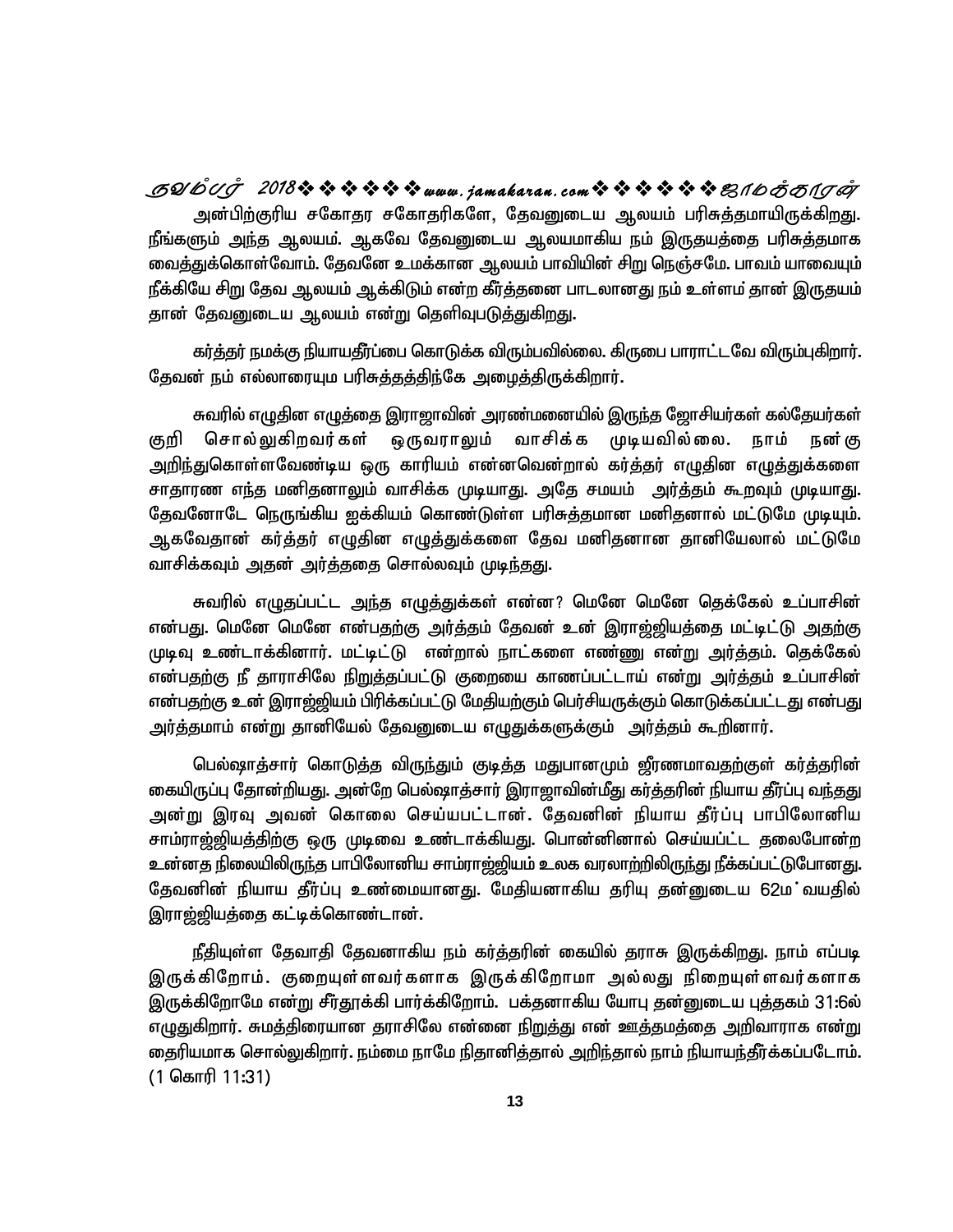### 4. பாவ மன்னிப்பின் கையெழுத்து **SYmTo 2018www .jamakaran.c om\_ôUdLôWu**

இயேசுவின்மேல் குற்றம் சுமத்துவதற்கான காரணம் உண்டாக்கும் பொருட்டு அவரை சோதிக்கும் படி இப்படி சொன்னார்கள் இயேசுவோ குனிந்து விரலினால் தரையிலே எழுதினார். (யோபு 8:6). ஆண்டவராகிய இயேசு தேவாலயத்தில் உட்கார்ந்து ஜனங்களுக்கு உபதேசம் பண்ணிக்கொண்டிருந்த சமயத்தில் பரிசேயர், சதுசேயர் வேத பாரகர் ஆகியோர் விபச்சாரத்திலே கையும் மெய்யுமாய் பிடிபட்ட ஒரு பெண்ணை ஆண்டவராகிய இயேசு கிறிஸ்துவினிடம் கொண்டுவந்து நிறுத்தின ஒரு சம்பவத்தை யோவான் 8ம் அதிகாரத்தின் 8ம் அதிகாரத்தின் துவக்கத்தில் நாம பார்க்கிறோம்.

விபச்சாரத்தில் எந்த ஒரு ஆணும். எந்த ஒரு பெண்ணும் தனியாக ஈடுபட முடியாது. ஆனால் இங்கே ஆண்டவராகிய இயேசுவிடம் ஒரு பெண்ணை மட்டும் கொண்டு வந்து நடுவே நிறுத்தினார்கள் அப்படியானால் அந்த பெண்ணுடன் இருந்த மனுஷன் எங்கே. அவனை மட்டும் ஏன் ஆண்டவரிடம் கொண்டுவரவில்லை என்று யோசிக்க தோன்றுகிறது. <u>அந்</u>த பெண்ணை மட்டும் ஆண்டவரிடம் கொண்டுவந்ததின் நோக்கம் என்ன?

1. மோசேயின் நியாய பிரமானத்தின்படி இந்த பெண்ணை கல் எரிந்து கொள்வதற்கு ஏற்பாடு செய்தால் ஜனங்களில் யாராவது இந்த பெண்ணுடன் இருந்த அந்த மனுஷன் யார்? நியாய பிரமாணத்தின்படி இரண்டுபேரும் கல் எரிந்து கொள்ளப்படவேண்டும். என்றே கேள்வி பிறக்குமே என்று பயந்தனர்.

2. மோசேயின் நியாய பிரமாணம் இப்படி இருக்கிறது நீர் என்ன சொல்லுகிறீர்? என்று ஒயாமல் பலமுறை இயேசுவிடம் கேட்டனர். நியாயப் பிரமாணத்தின்படி இந்தப் பெண்ணுக்கு என்ன தண்டணை கொடுக்கணுமோ அதைச் செய்யுங்கள் என்று ஒரு வேளை ஆண்டவர் சொல்லி விட்டால் போதகரே கூறிவிட்டார் "கல்லெறிந்து கொள்ளும்படி" என்று ஆண்டவர் மீது குற்றத்தைப்போட்டு. அந்தப் பெண்ணை மட்டும் கொன்றுவிடலாம். தங்களுடைய உறவினனான அந்த ஆண் மகனை தப்பிக்க வைத்து விடலாம் என்று எண்ணினார்.

<u>தே</u>வ மக்களே ஒ்னறை மட்டும் நிச்சயமாக உறுதியாக நினைவில் கொள்ளுங்கள். கர்த்தரின் பார்வையிருந்து யாரும் தப்பிக்க முடியாது. ஆண்டராகிய இயேசு இரண்டு முறை குனிந்து தரையில் எழுதினார் என்று வேதத்தில் எழுதப்பட்டுள்ளது. ஆனால் இயேசு என்ன ஏழுதினார்? என்று வேகும் எதுவும் சொல்லவில்லை.

இயேசுவானவர் இரண்டு வகையான நியாயத் தீர்ப்பை தன் விரலினால் தரையில் எழதினார். இரண்டு தரம் நமிர்ந்து பார்த்து அந்த நியாயத் தீர்ப்பைக் கூறினார்.

முதலாவதாக அந்தப் பெண்ணைக் குற்றவாளியாக அழைத்துக்கொண்டு வந்த சிறியோர் முதல் பெரியோர் வரைக்கும், வேதபாரகர், பரிசேயர், சதுசேயர், இவர்களை நிமிர்<u>ந்து</u> பார்<u>க்கு</u>  $\cdot$ "உங்களில் பாவமில்லாதவன் இவன்மேல் முதலாவது கல்லெறியக் கடவன் $\cdot$ " என்று சொல்லி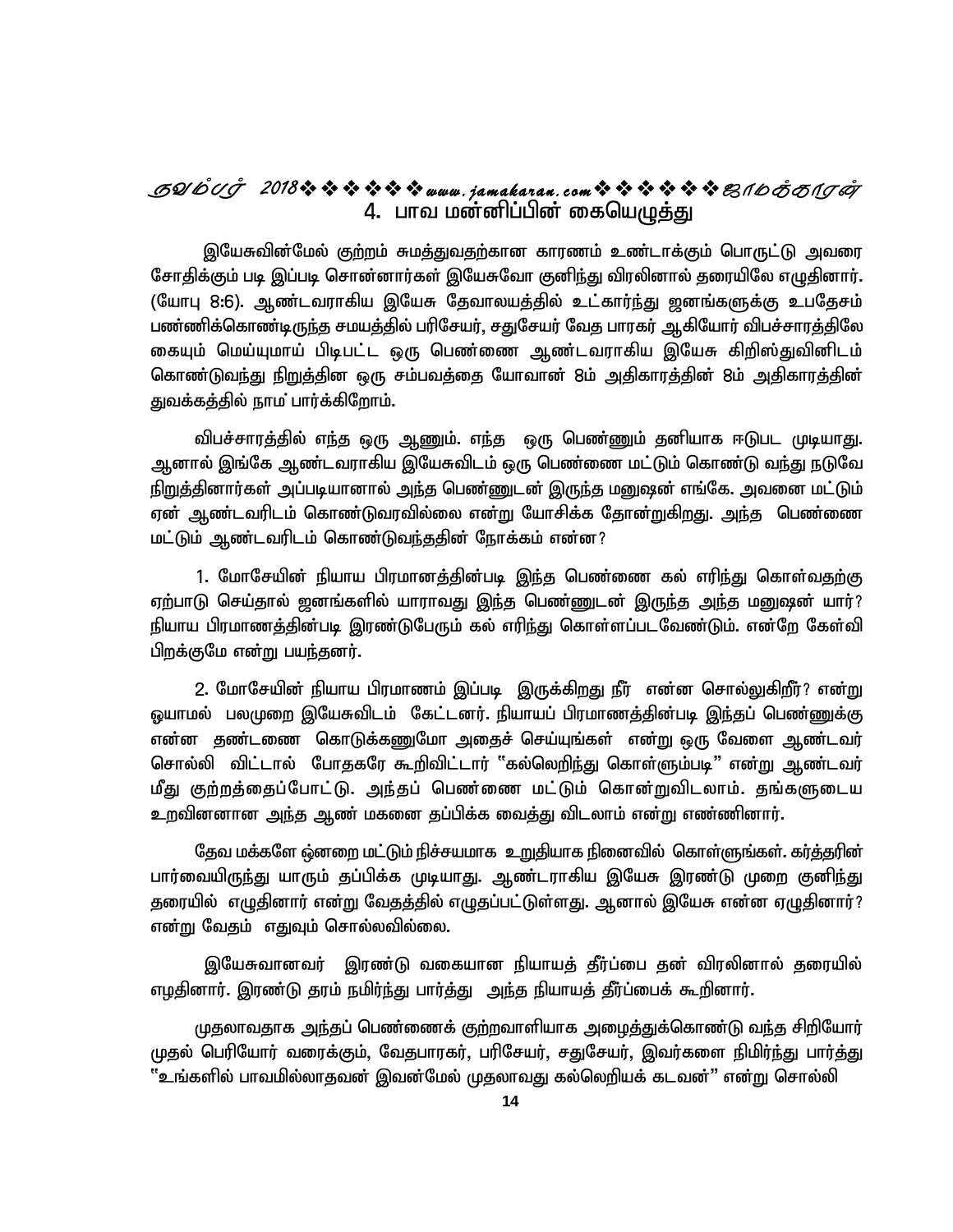கூட்டத்திலிருந்த ஒவ்வொருவர் பாவங்களையும் அவரவர்களுக்கு உணர்த்தி ஒரு நியாயத் தீர்ப்பை எழதினார். ஆண்டவர் எழுதிய தீர்ப்பில ஒவ்வொரு வரும் மனசாட்சியால் குத்தப்பட்டு. அவ்விடக்கை விட்டுக் கடந்து சென்றனர். **SYmTo 2018www .jamakaran.c om\_ôUdLôWu**

இரண்டாவதாக. கையும் செய்யுமாக பிடிக்ப்பட்ட குற்றவாளிக்கு பாவமன்னிப்பு என்ற நியாயத் தீப்பை எழுதி . '' நீ போ. இனி பாவம் செய்யாதே" என்று கூறி நம் இரக்கத்தின் தேவன் அந்தப் பெண்ணை அனுப்பிவிட்டார். நம் ஆண்டவராகிய இயேசுவின் விரல்கள் அந்த ஸ்திரீயின்மேல் கல்லெறிவதற்காக கற்களை எடுக்கவில்லை. அதற்கு பதிலாக. கிருபையான வார்க்கைகளையே எழுகியது.

பாவத்தின் தண்டனை அகோரமானது. பாவத்தின் சம்பளம் மரணம் நம்முடைய பாவங்களை நாம் அறிக்கையிட்டால். பாவங்களை மன்னித்து எல்லா அநியாயத்தையும் நீக்கி நம்மை <u>சுத்தி</u>கரிப்பதற்குக் கர்தத்ர் நீதியும். உண்மையும் உள்ளவராயிருக்கிறார். மனந்திரும்புகிற ஒரே பாவியின் நிமித்தம் பரலேகத்தில் மிகுந்த சந்தோஷம் உண்டாகும்.

ஜான். மேத்யூ, என்று இரண்டு கிறிஸ்தவ சகோதரர்கள் இருந்தனர். ஒரு ஞாயிற்றுக்கிழமையன்று இருவரும் ஆலயத்திற்குச் சென்றனர். ஆலய ஆராதனை முடிந்ததும். இரண்டு பேரும் வேக வேகமாக வீட்டை நோக்கி நடக்க ஆரம்பித்தனர். வெயிலின் கதிர்கள் அதிக உஷ்ணமாக இருந்தபடியால் இரண்டு பேரும் மிகவும் களைப்படைந்தனர். ஒரு கடையின் நிழலில் இருவரும் நின்றனர். ஜான் சுற்றும் முற்றும் கண்களை ஓடவிடடான். திடீரென்று அவனுடைய கண்களிலே ஒரு போர்டு தெரிந்தது. அதிலிருந்த வாசகம் ஜானை அகமாக உற்சாகப்படுத்தியது. வெயிலின் தாக்கம் கூட ஜானுக்கு மறந்துபோனது. அந்த போர்டில் என்ன எழுதியிருந்தது? "இங்கே அன்னதானம் போடப்படும்" உடனே ஜானுக்கு ஒரு யோசனை தோன்றியது. அவன் மேத்யூவிடம் பின்வருமாறு கூறினான்.

நாம் இருவரும் கிறிஸ்தவ மார்க்கத்தைச் சேர்ந்தவர்கள். இந்த கிறிஸ்தவப் பெயரிலே சென்றால். அந்த முஸ்லீம் மசூதியிலே அன்னதானம தரமாட்டார்கள். ஆகவே நாம் இருவரும் முஸ்லீம் பெயரை வைத்துக்கொள்வோம் என்று மேத்யூவிடம் கூறினான். மேத்யூ இதற்கு ஒத்துக்கொள்ளவில்லை. ஆனால் ஜான் அருகில் உள்ள ஒரு முஸ்லீம் கடையில் ஒரு தொப்பியை வாங்கி. தன் தலையின் மீது அணிந்து கொண்டான். தன்னுடைய பெயரை இஸ்மாயில் என்<u>று</u> மாற்றிக்கொண்டான். இரண்டு பேரும் அந்த மசூதியை நோக்கிப் புறப்பட்டனர்.

இஸ்மாயில் என்ற பெயர் மாற்றம் செய்து கொண்ட ஜான். தன்னுடைய சகோதரனாகிய மேத்யூ,வை அழைத்துக்கொண்டு மசூதிக்குள் நுழைந்தான் . மசூதியில் வேலை செய்துகொண்டிருந்த ஒரு முஸ்லீம் பெரியவர் "உங்களுக்கு என்ன வேண்டும்" என்று இரண்டு NgiuAk; ghu;j;JNfl;lhu;. [hd; \$wpdhd;. 'md;djhdk; Nghlg;gLk;" vd;w gyifiag; பார்த்து. உள்ளே வந்தோம் என்று கூறினான். முஸ்லீம் பெரியவர் அவர்கள் இருவரையும் ஒரு ்கல்லின் மீது அமரும்படி கூறி உள்ளே சென்று ஒரு தட்டில் கொஞ்சம் பழங்கள். ஒரு டம்ளர்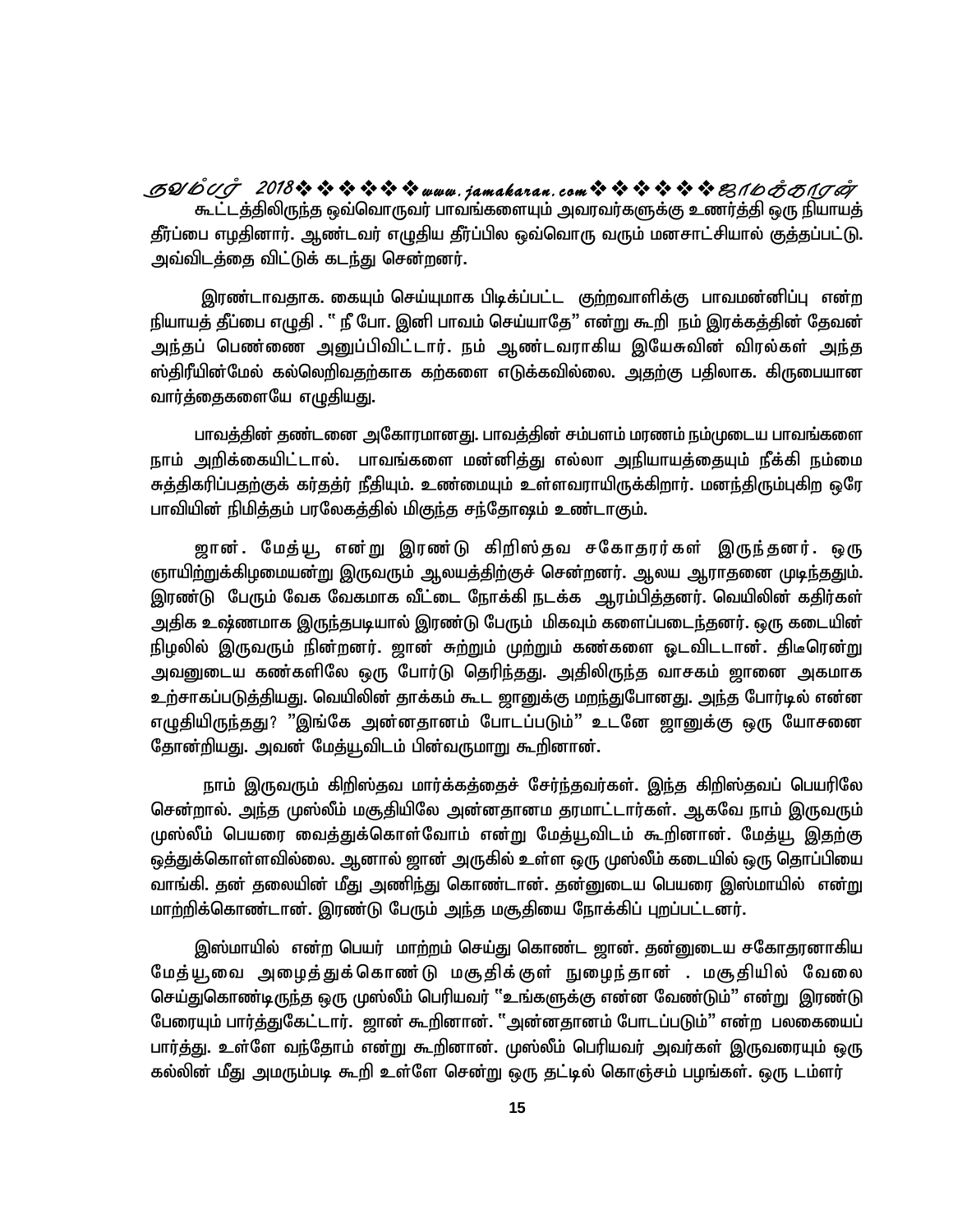தண்ணீரோடும் வந்து அந்த தட்டை மேத்யூவிடம் கொடுத்து சாப்பிடும்படி கூறினார். மேத்யூ தன் சகோதரனாகிய ஜானை திரும்பிப் பார்த்தான். பெரியவர் கீழ்வருமாறு கூறினார். மேத்யூ நீ ஒரு புறமதஸ்தன். இஸ்லாமிய சட்ட திட்டக்கோட்பாடுகள் எதுவும் உனக்குத் தெரியாது. ஆகவே தான் உனக்கு பசி என்று கூறி வந்த உன்னை வாட்டக்கூாதே என்று நினைத்து பழங்கள் கொடுத்தேன். ஆனால் இஸ்மாயில் (ஜான்) அப்படி அல்ல. இந்த மாதம் ரம்ஜான் நோன்பு இருக்கும் நாட்கள். இஸ்மாயிலுக்கு (ஜானுக்கு) இஸ்லாமியக் கோட்பாடுகள் தெரியும். ஆகவே மாலை 5-00 மணிக்கு வேதம் ஒதியபின் அவனுக்கு நோன்பு கஞ்சி தருவேன் என்று கூறினார். **SYmTo 2018www .jamakaran.c om\_ôUdLôWu**

ஒரு கூழுக்காக ஏசா எப்படி தன்னுடைய சேஷ்டபுத்திர பாகத்தை இழந்தானோ, அதேபோல் ஜான் ஒரு நோன்பு கஞ்சிக்காக ஆண்டவரை விட்டு மனம மாறி வேறு பாதையில் சென<u>்று</u> விட்டானே என்று மேத்யூ மனம் வருந்தினான். இப்படிப்பட்ட வாழ்க்கை வாழ்ந்தால் பரலோகத்தில் எப்படி மிகுந்த சந்தோஷம் காண முடியும்?. பூமியிலே ஒரு குழந்தை பிறக்கும்போது அன்றைக்கே அரசாங்கப் பதிவேட்டில் அந்த குழந்தை ஆணா. பெண்ணா. பெயர். பெற்றோரின் பெயர் எல்லாம் உடனடியாகப் பதிவி செய்யப்படும். அதேபோல் ஆண்டவருடைய பரலோக பதிவு ஊடாகிய ஜீவபுஸ்தவக்தில் நம் ஒவ்வொருவருடைய பெயரும் பதிவு பண்ணப்படவேண்டும்.

கற்பலகையில் சடடத்தை எழுதியவர் ஆலயத்தின் வரைபடத்தை வரைந்தவர். நியாயத் தீர்ப்பை எழுதியவர் மன்னிப்பையும் எழுதினார். அப்பேர்பட்ட தேவாதி தேவன் நம்மிடம் எதிர்ப்பார்ப்பது ஒன்றே ஒன்று மட்டுமே. அது மனந்திரும்புதல் நாம் மனம் திருந்தினால் மட்டும் போதும் நம்முடைய பெயரையும் ஜீவ புத்தகத்தல் அவருடைய விரலினால் எழுதும் கையொழுத்தாக அது இருக்கும் என்பதில் சந்தேகமில்லை. மனந்திருந்துவோமாக: கர்த்தரை சொந்த இரட்சகராக ஏற்றுக்கொள்வோமாக ஆமென். ் கிபல்லைக்கில் சட்டதிதை எழுதிகிகிர ஆல்கித்தின் கிரைப்டதிதை கிரைந்திகிர். நிகாகத்தி<br>ரீர்ப்பை எழுதியவர் மன்னிப்பையும் எழுதினார். அப்பேர்பட்ட தேவாதி தேவன் நம்மிடம்<br>ரீதிர்ப்பார்ப்பது ஒன்றே ஒன்று மட்டுமே. அது மனந்திரும்புதல்

## **,aw;if gUtepiy khw;wj;jpd; tpisTfs;:**

**கடவுளின் நாடு** என்று புகமப்படும் **கேரளா** மாநிலத்தில் சில மாதங்களுக்குமுன் ஒரு வருடத்தில் பெய்யவேண்டிய **மழை வானத்தில்** ஓட்டை விழுந்ததைப்போல் மழை கொட்டோ கொட்டென்று கொட்டி தீர்த்தது. **கேரளா** மாநிலத்தின் பல மாவட்டங்களை தலைகீழ் ஆக்கிப்போட்டு பெருத்த சேதத்தை உண்டாக்கியது. அங்கு பாதிக்கப்பட்ட மக்கள் வீட்டை இழந்தனா். ஆடு,மாடு,கோழி ஆகியவற்றையும், குடும்ப மக்களில் பலரையும் வெள்ளம் அடித்து சென்றது.

காரணம், நாட்டில் உண்டான திடீா் பருவநிலை மாற்றம்தான். அந்த பெருமழையை கொண்டு வந்தது. இந்தியாவில் **உத்ரகாண்ட்** மாநிலத்தில் பெய்த மழையும், மாநிலம் முழுவதையும் சோககாடாக மாற்றியது. ஒரு வருடத்தில் பெய்ய வேண்டிய மழை ஒரே வாரத்தில் பெய்து அந்த மாநிலத்தையே **வெள்ள காடாக** மாற்றியது. கேரளத்திலாவது வெள்ளத்தில் அகப்பட்ட பலருக்கு இரண்டு நாட்கள் தாமதமாகவாவது சாப்பிடவும்,தண்ணீா் குடிக்கவும் உதவி கிடைத்தது. ஆனால் உத்ரகாண்ட்டில் ஹெலிகாப்டர்கூட இறங்கமுடியாத நிலை ஏற்பட்டது. **சாலைவழி, ரயில் வழி** ஆகிய எந்த வழியிலும் எந்த உதவி பொருளும் பாதிக்கப்பட்டவர்களிடம் கொண்டு செல்ல முடியாமல்போனது சோகமே!. பெய்த மழையும், ம<br>!ண்டிய மழை ஒரே வா<br>!ளத்திலாவது வெள்<br>பிடவும்,தண்ணீா் குடி<br>உட இறங்கமுடியாத<br>உட இறங்கமுடியாத<br>! எந்த உதவி பொ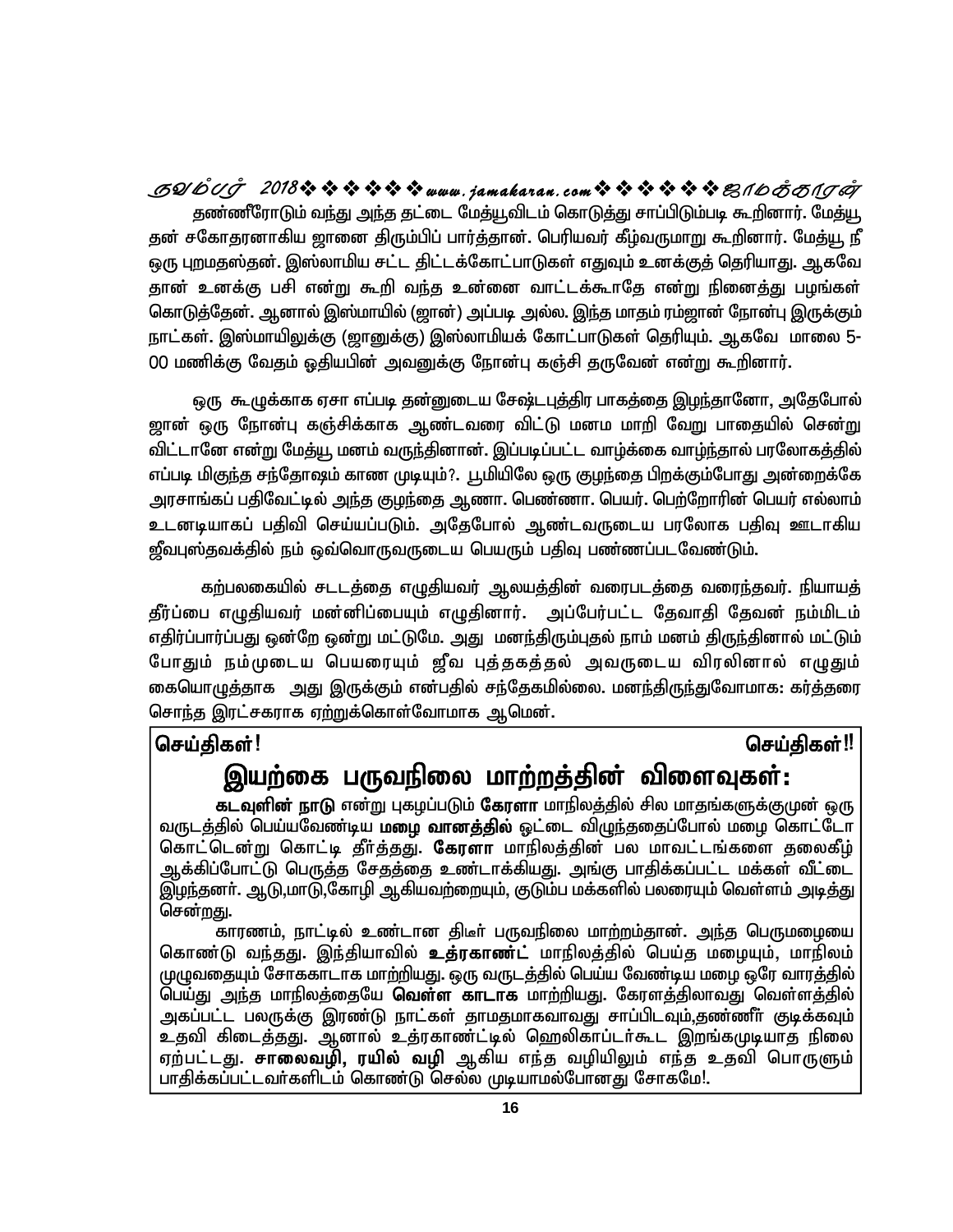## சகோ. சாம் ஜெபதுரை அவர்களின் மரணம்

இந்தியாவில் **தமிழ்நாட்டில்** பிரபல கிறிஸ்தவ எழுத்தாளரும் எழுப்புதல் பிரசங்கியாருமான



**சகோ. சாம் ஜெபதுரை** அவர்கள் திடீர் என்று உடல் நிலை சுகவீனமுற்று வீட்டில் மரணமடைந்தார்.

<u>ஊழி</u>யர்களில் எளிமையானவர்,எல்லா ஊழியர்களிடமும் அன்போடு பழகுவார். ஏற்கனவே இரண்டுமுறை மரணத்தின் வாசல் வரை போய் உயிர் பிழைத்தவர். ஒருமுறை மூளை நரம்பு பாதிக்கப்பட்டு வெல்லுார் CMC ஆஸ்பத்திரியில் சிகிச்சை பெற்று தேறினார் என்றாலும் முகவாதத்தால் தாக்கப்பட்டு வாய் கோணலாகிப்போனாது. பலரின் ஜெபத்தால் மறுபடியும் பிரசங்கிக்கும் கிருபையை பெற்றாா்.

ச**கோ.சாம்ஜெபதுரை** அவர்கள் மரணத்தால் வேதனையுற்றிருக்கும் அவா் குடும்பத்தினருக்கும், அவாின் சொந்த சபையினருக்கும், அவா் ஊழியத்தின் உடன் நண்பர்களுக்கும் என் ஆழ்ந்த அனுதாபத்தை தெரிவித்துக்கொள்கிறேன். இவர் சுமார் 900 கிறிஸ்தவ ஆவிக்குரிய புஸ்தகங்களை எழுதியுள்ளார்.

## சகோ.சாம்ஜெபதுரை அவர்களின் மறுபக்கம்: அன்றன்றுள்ள அப்பம்:

சகோ.சாம் ஜெபதுரை அவர்களின் தினசரி தியான புஸ்தகமான **அன்றன்றுள்ள அப்பம்** என்ற பெயரில் வெளியிடும் மாத புத்தகம் கிறிஸ்தவர்களிடயே சிறப்பு பெற்றதாகும்.

அனேக ஆண்டுகளுக்கு முன் <mark>இலங்கை வானொலி</mark> மூலமாக வெளிவரும் <mark>சத்தியவசன</mark> வானொலி நிகழ்ச்சியின் பங்காளர்களுக்கு ஆவிக்குறிய தொடர்புக்கொள்ள மாதாந்திர பத்திரிகை **இலங்கையில்** தொடங்கப்பட்டது. சகோ**.ரிச்சார்ட்** அவர்களும், திருமதி.**மடோஸ் அம்மையார்** அவா்களும், சகோ. சாம் ஜெபதுரை அவர்களைக்கொண்டு **அன்றன்றன்றுள்ள அப்பம்** என்ற பெயரில் **தினசரி தியான புத்தகம்** தொடங்கி சகோ.சாம் ஜெபதுரையுடன், வேரு சிலரும் தியான செய்திகளை அதில் எழுதி வந்தார்கள். ஆரம்பத்தில் அந்த தியான புத்தகம் பலருக்கு பிரயோஜனமாக அமைந்தது. ஆனால் சில மாதங்களிலேயே ச**கோ.சாம்ஜெபதுரை** எழுதிய தியான செய்தியில் **உபதேச குழப்பங்கள்** கலக்கப்பட்டிருப்பதை அறிந்தனர். உடனே **சகோ.சாம் ஜெபதுரை** அவர்களிடம் தியான புத்தக் செய்திகளை **இனி எழுதி அனுப்பவேண்டாம்**. நாங்களே பார்த்துக்கொள்கிறோம் என்று கூறிவிட்டனர்.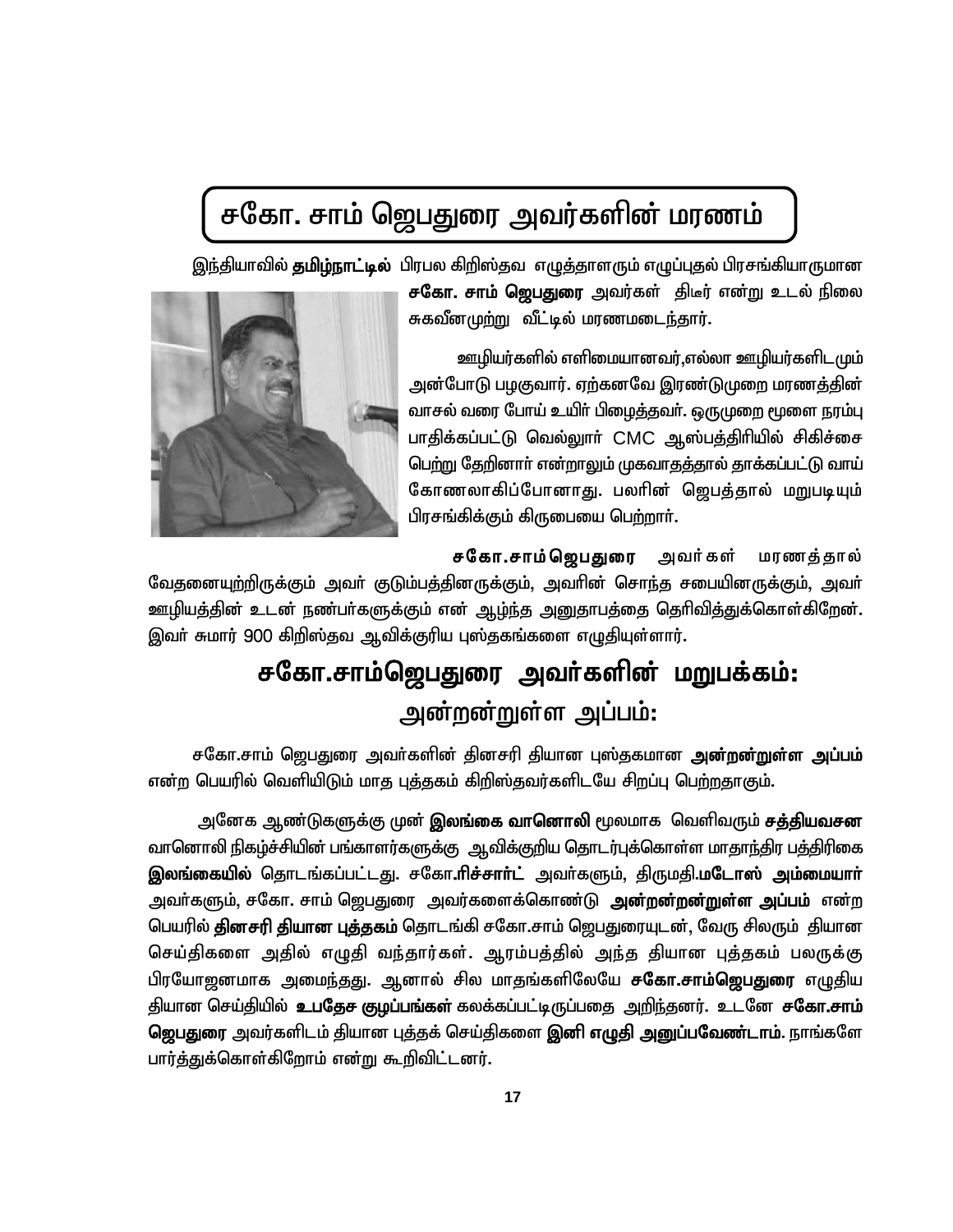ஆனால் சாம் ஜெபதுரை அவர்கள் இந்தியாவில் தமிழ்நாட்டில் சொந்தமாக அன்றன்றுள்ள அப்பம் என்ற பெயரிலேயே தியான புத்தகம் தொடங்கிவிட்டார். இலங்கை சத்திய வசனத்துக்கு சொந்தமான அதே பெயரில் இவர் மற்றொரு தியான புத்தகம் வெளியிட்டது சத்திய வசன நிலையத்தினருக்கு வருத்தம் அளித்தது. அவரிடம் வாக்குவாதம் செய்யவோ அன்றன்றுள்ள அப்பம் பெயரை உபயோகிக்ககூடாது என்று கண்டிக்து கட்டளையிட ஸ்தாபனக்தார் விரும்பவில்லை. பெருந்தன்மையுடன் அந்த பெயரை விட்டுக்கொடுத்தனர். **SYmTo 2018www .jamakaran.c om\_ôUdLôWu**

<u>அ</u>தன்பிறகு <u>அதற்கு</u> பதிலாக **அனுதினமன்னா** என்ற பெயரில் இலங்கை சத்திய வசன நிலையத்தினர் தினசரி தியான புத்தகத்தை வெளியிட்டார்கள அது உலகெங்கும் உள்ள தமிழர்களுக்கு மிகவும் பிரயோஜனமாக அமைந்தது. அதன்பின் சகோ.சாம் ஜெபதுரை அவர்கள் சுதந்திரமாக அன்றன்றுள்ள அப்பம் என்ற பெயரில் மாதம் தோறும் பத்திரிகை வெளியிட்டுக்கொண்டிருந்தார். அதில் முழுவதும் பெற்தேகோஸ்தே உபதேசத்தை நுழைத்தார்.

அன்னிய பாஷை, அக்கினி அபிஷேகம் இன்னும் வேத வசனத்துக்கு முரனான தன் சொந்த வியாக்கியானங்களை தன் புத்தகங்களில் எழுத தொடங்கினார். இயேசுவும் மறுஷ குமாரனாக வாழ்ந்தபோது வியாதி படுக்கையில் கிடந்தார் என்றும் அவர் நம்மைபோல் வியாதியின் வேதனையையும் <u>அனு</u>பவித்தார் என்பதை போன்ற வேதத்தில் இல்லாத தவறான கருத்துக்களை வெளியிட்டார். இயேசு வியாதியில் பாதிக்கப்பட்டதாக புதிய ஏற்பாட்டில் எங்கும் எழுதப்படவில்லை. அந்த மாதிரி பல தவறான உபதேசங்களை அவர் பத்திரிகையில் வெளியிட்டதை நான் ஜாமக்காரனில் சுட்டிக்காட்டி ஜாமக்காரன் வாசகர்களை எச்சரிக்கும் வண்ணம் எழுதினேன்.

அந்த காலத்தில் **திருப்பத்தூரில் 3 நாள்** உபவாசக்கூட்டத்தை ஒவ்வொரு வருடமும் ரூவரணியான ச**கோ. சாம் ஜெபதுரை, சகோ. மோகன் சி. லாசரஸ்** ஆகியவர்கள் இணைந்து <u>கூட்டத்தை நடத்து</u>வார்கள். அப்போதுதான் <u>அந்த</u> மூன்று ஊழியர்களுக்கும் என்மேல்கொண்ட கோபம் எத்தகையது என்று விளங்கியது. இவர்கள் இணைந்து கர்த்தாவே எங்களுக்கு விரோதமாயும் பரிசுத்த ஆவியானவருக்கு விரோதமாயும் எழுதும் பத்திரிகை ஜாமக்காரனை <u>அழித்துவிடும் என்று அந்த 3நாள் உபவாச ஜெபகூட்டத்தில் ஜெபித்ததைக்குறித்து பலர் எனக்கு</u> எழுதினார்கள். **சகோ.மோகன் சி.லாசரஸ்** மட்டும்தான் அந்த ஜெபத்தில் கலந்துக்கொண்டாலும் நான் ஜாமக்காரன் அழியவேண்டும் என்று ஜெபிக்கவில்லை என்று எனக்கு கடிதம் எழுதி அறிவித்தார். மோகன் சி.லாசரஸ் அந்த ஜெபத்தை தன் வாயால் ஜெபிக்காவிட்டாலும் <u>ஜெபித்த</u>வர்கள் ஜெபத்தை முடிக்கும்போது ஆமென் என்று **சகோ.மோகன் சி.லாசரஸ்** கூறியிருக்கவேண்டுமே. ஆமென் என்றால் அப்படியே ஆகக்கடகவது என்று அர்த்தம்.

**சகோ.சாம்ஜெபதுரை** அவர்கள் ஜாமக்காரனால் தன் பத்திரிக்கை ஊழியம் பாதிக்கப்பட்டதாக கூறி தனக்கு **நஷ்டஈடு கேட்டு வக்கீல் நோட்டீஸ்** அனுப்பினார்.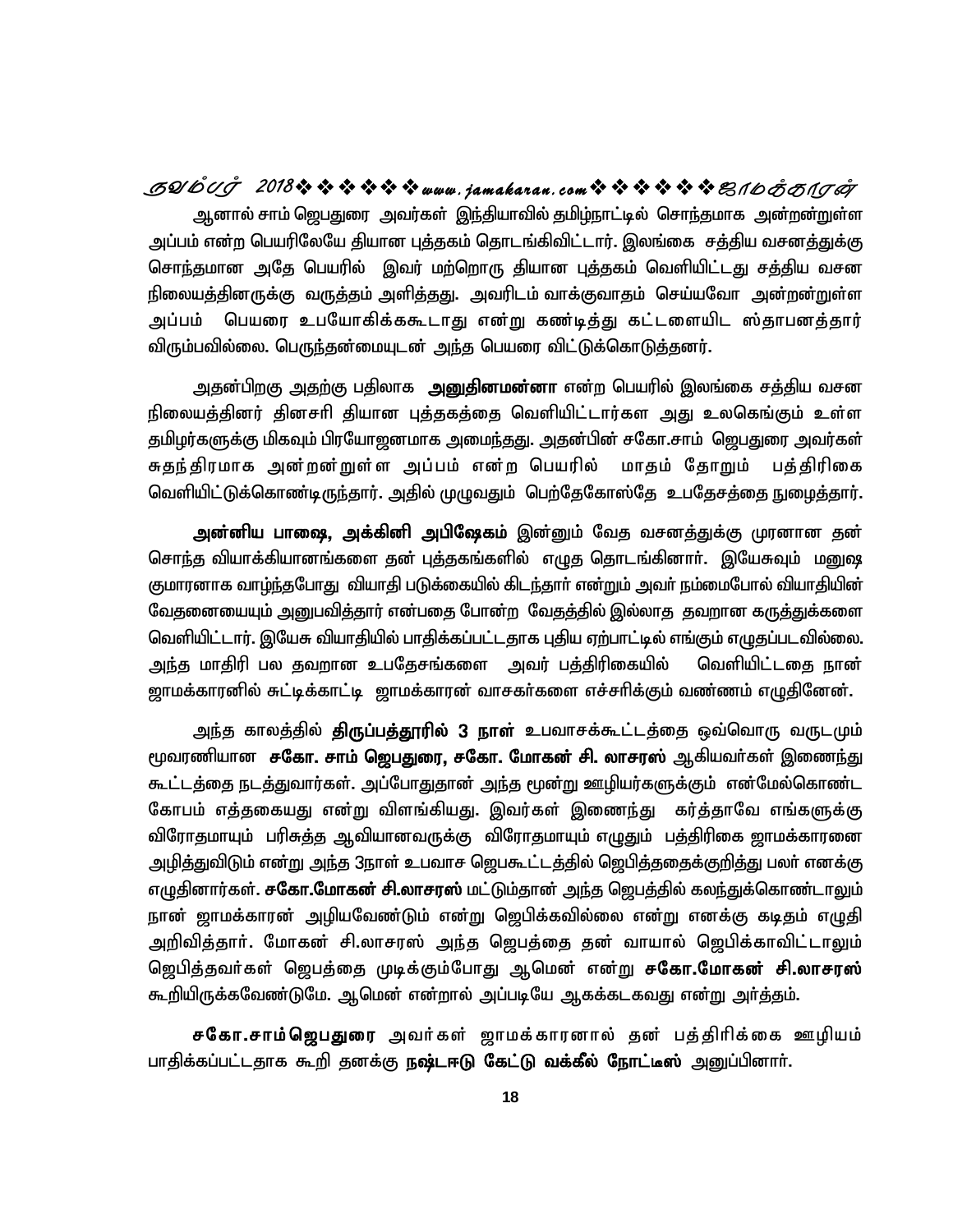## GQ/DUJ 2018なななななななwww.jamakaran.comなななななほ思イDHAJA

ஒரு ஊழியக்காரருக்கு வக்கீல் நோட்டீஸ் அனுப்பிய முதல் பெந்தேகோஸ்தே பாஸ்டர்,பிரசங்கியார் என்ற சிறப்பு பெயர் சகோ.சாம் ஜெபதுரை அவர்களுக்கு உண்டு.

 $\frac{1}{2}$ அநேக ஆண்டுகளுக்கு முன் வங்கியில் சோ்த்த ஏராளமான **பணம்** அதிகாாிகள் கண்டுப்பிடித்ததாகவும் ரூபாய்கள் எரிக்கப்பட்டதாகவும் செய்திகள் காட்டுத்தீ போல் பரவியது.

❖ சகோதரன் சாம் ஜெபதுரை அவர்கள் பெந்தேகோஸ்தே ஊழியக்காரர்களில் எனக்கு மாதாமாதம் காணிக்கை அனுப்பியவர் என்ற நல்ல செய்தியையும் இந்த நேரத்தில் அறிவிக்கிறேன். அதுமட்டுமல்ல. குறிப்பிட்ட **மாதகாணிக்கையை** தபால்மூலம் அனுப்பியிருந்ததால் அவரே **சேலத்தில்** என் வீட்டுக்கு நேரில் வந்து என் மனைவியிடம் காணிக்கையை ஒப்படைத்து ஜெபித்து சென்றதையும் இந்த மறுபக்கம் கட்டுரையின் கடைசி தகவலாக அறிவிக்கிறேன்.

சகோ.சாம் ஜெபதுரையின் மரண செய்தி கேட்டு துக்கத்தில் இருக்கும் வேளையில் கூடவா சகோதரனைப்பற்றிய இப்படிப்பட்ட செய்தியை அறிவிக்கவேண்டும் என்று பலர் மனதில் நினைப்பீர்கள் என்பதையும் நான் அறிவேன். மரண செய்தி கேட்டபோது அவரின் மறுபக்க சுபாவங்கள்,செயல்கள் யாவும் ஒன்றன்பின் ஒன்றாக நினைவில் வந்தது எழுதிவிட்டேன். தவிா்க்கமுடியவில்லை.

### செய்திகள்!

### செய்கிகள்‼

## அரேபிய நாட்டிலும் - பருவநிலை மாற்றம்:

அரேபியாவில் **தோஹா-கட்டாா்** என்ற நாட்டில் 2018 கடந்த அக்டோபா் மாதம் 21,22ல் பெய்த மழையின் அளவு என்ன தெரியுமா? அந்த பாலைவன நாட்டில் **ஒரு முழு வருடமும்** பெய்யும் மழையின் அளவு 60 மி.மீ ஆகும். ஆனால் சனிக்கிழமை ஒருநாள் மட்டும் அங்கு பெய்த மழையின் அளவு என்ன தெரியுமா? 77 **மி.மீ** ஆகும்.

வளர்ந்த நாடு **பாலைவன பிரதேசமானதா**ல் மக்களின் மரண எண்ணிக்கை குறைவுதான். ஆனால் அங்கு விமான சேவை முற்றிலும் பாதிக்கப்பட்டது. பல வாரங்கள் அதை சரி செய்ய முடியாமல் பல பில்லியன் டாலர்கள் நஷ்டம். பொருளாதார சரிவு,வியாபாரம் முடங்கியது. வெளிநாடுகளிலிருந்து வந்த உல்லாச பயணிகள் சொந்த தேசம் செல்லமுடியாமல் தவித்தனர். வியாபாரம் முற்றும் முடங்கிப்போனது. காரணம் பருவநிலை மாற்றம் ஆகும்.

இதை செய்தியாக ஏன் குறிப்பிடுகிறேன் என்றால் **உலகத்தின் முடிவுக்கு மிகவும்** நெருங்கி வந்துக்கொண்டிருக்கிறோம். இயேசுகிறிஸ்து தீர்க்கதரிசனமாக மத் 24, மாற்கு 14, லுாக்கா 23 ஆகியவற்றில் உலக முடிவுக்கு அடையாளமாக கூறிய முக்கிய அடையாளங்களில் ஒன்றுதான் இயற்கை மாற்றமாகும். வானத்தில் மாற்றம் பூமியின் வெப்பநிலையில் மாற்றம். அதன் காரணமாக பருவநிலை மாற்றம் ஆகியவைதான் அழிவை உலகிற்கு கொண்டு வருகி<u>றத</u>ு. உலக நாடுகள், **விஞ்ஞானிகள்,அறிவியல் ஆராய்ச்சிகள்** ஆகியவற்றால் ஒன்றும் செய்யமுடியவில்லை. இயற்கை சீற்றத்திற்கு முன் யாரும் ஒன்றும் செய்யமுடியாது. கா்த்தரையும் அல்லது நம் மரணத்தையும் நாம் சந்திக்க ஆயத்தமாவோம். ஜெபிப்போம்.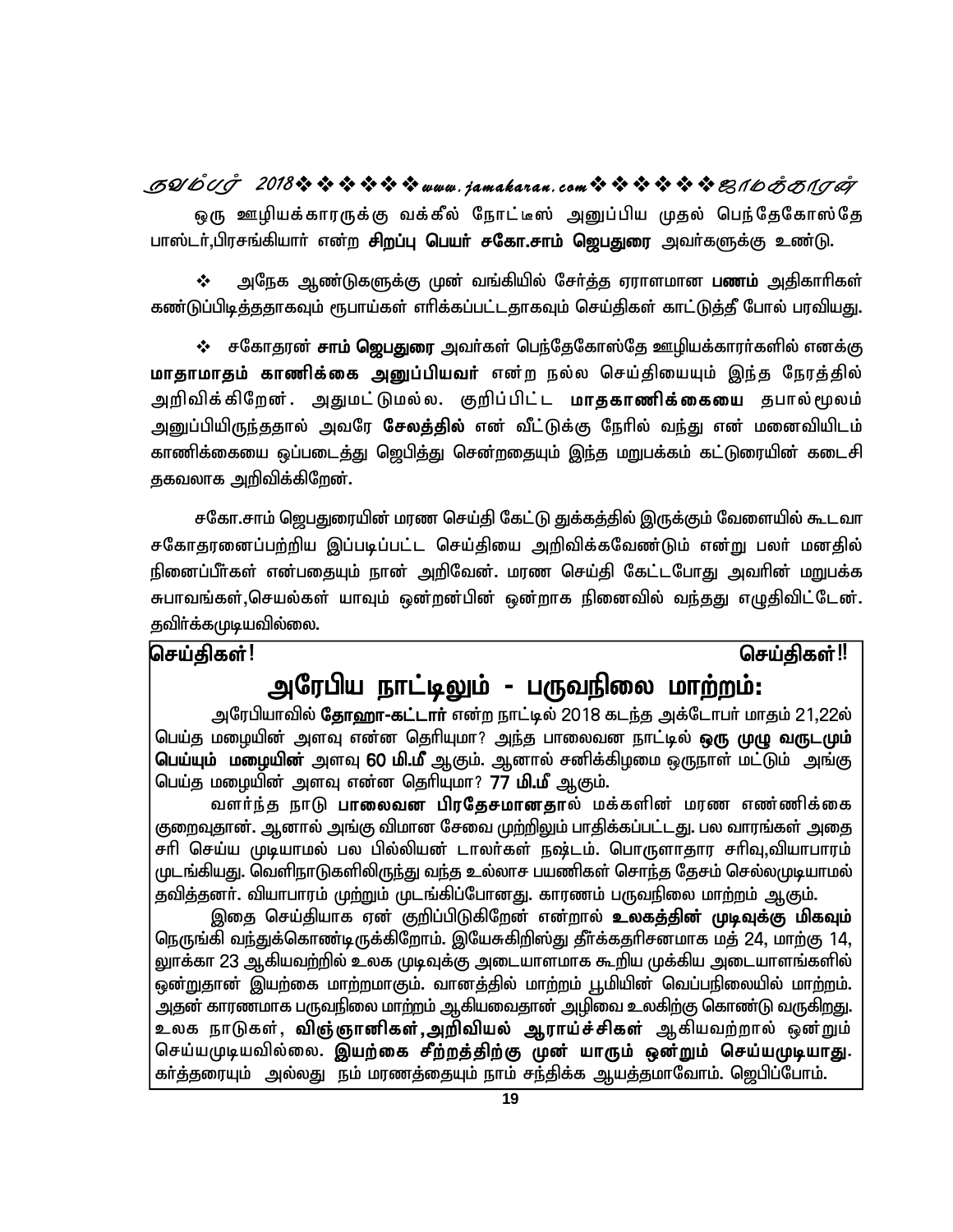# $V$ ellore C.S.I. **டையோசிஸ்**

சத்துவாச்சாரி CMC Colony St. Paul's Church கன்வென்ஷன்



வெல்லுாரில் நடந்த இந்த கூட்டங்களை கர்க்கர் மிகவும் ஆசீர்வாதித்தார்.. பலர் இரட்சிப்பின் அனுபவத்தை பெற்றனர். கூட்டம் முடிந்த மறுவாரமே இரண்டு குடும்பங்கள் பலர் இரட்சிப்பின்<br>அனுபவத்தை பெற்றனர்.<br>கூட்டம் முடிந்த மறுவாரமே<br>இரண்டு குடும்பங்கள்<br>ஒரு வருக்கொரு வர்<br>ஒப்புரவாகி சமாதானம் ஒப்புரவாகி சமாதானம் செய்துகொண்டதை குறித்து வந்த கடிதத்தை நான் வாசித்தபோது கர்த்தர்

எக்கனையாய் வசனத்தின் மூலமாய் கிரியை செய்தார் என்பதை அறி<u>ந்து</u> கர்த்தரை துதித்தேன்.

ஒருவர் மட்டும் நான் குடியை நிறுத்த உங்கள் கூட்டத்தின் கடைசி நாள் <u>கூட்டத்தில் தீர்மானித்தேன். அந்த தீர்மானம் வெற்றிபெற நீங்கள் தொடர்ந்து</u> எனக்காக ஜெபிக்க வேண்டும். இதற்குமுன் பலமுறை குடியை நிறுத்த முயன்று தோல்வி அடைந்தவன் நான். உங்கள் கூட்டத்தின் கடைசி நாள் சாட்சியும் செய்தியும் என்னை உலுக்கிவிட்டது. உங்களை எங்கள் சபைக்கு கொண்டுவந்த கர்த்தரை துதிக்கிறேன். மாலை நேரமானால் குடிக்கும் எண்ணம் வராமல் இருக்க எனக்காக <u>ஜெபியுங்கள் என்று தொலைபேசியில் கூறியபோது அதே நிமிடம் தொலைபேசியில்</u> அவருக்காக ஜெபித்தேன். அவர் தன் பெயர் கூற விரும்பவில்லை. கர்த்தர் வெல்லூரில் செய்த அற்புத கிரியைகளுக்காக தேவனை துதிக்கிறேன்.

சபை தலைமை ஆயர் Rev. Dr. தியாகராஜன். இணைஆயர் Rev. W. ஜெயகர் வில்சன், செயலர் திரு. மைக்கல்ராஜ் யாவரும் இணைந்து கூட்ட ஏற்பாடுகளை அருமையாக செய்திருந்தார்கள். கர்த்தருக்கே மகிமை உண்டாவதாக.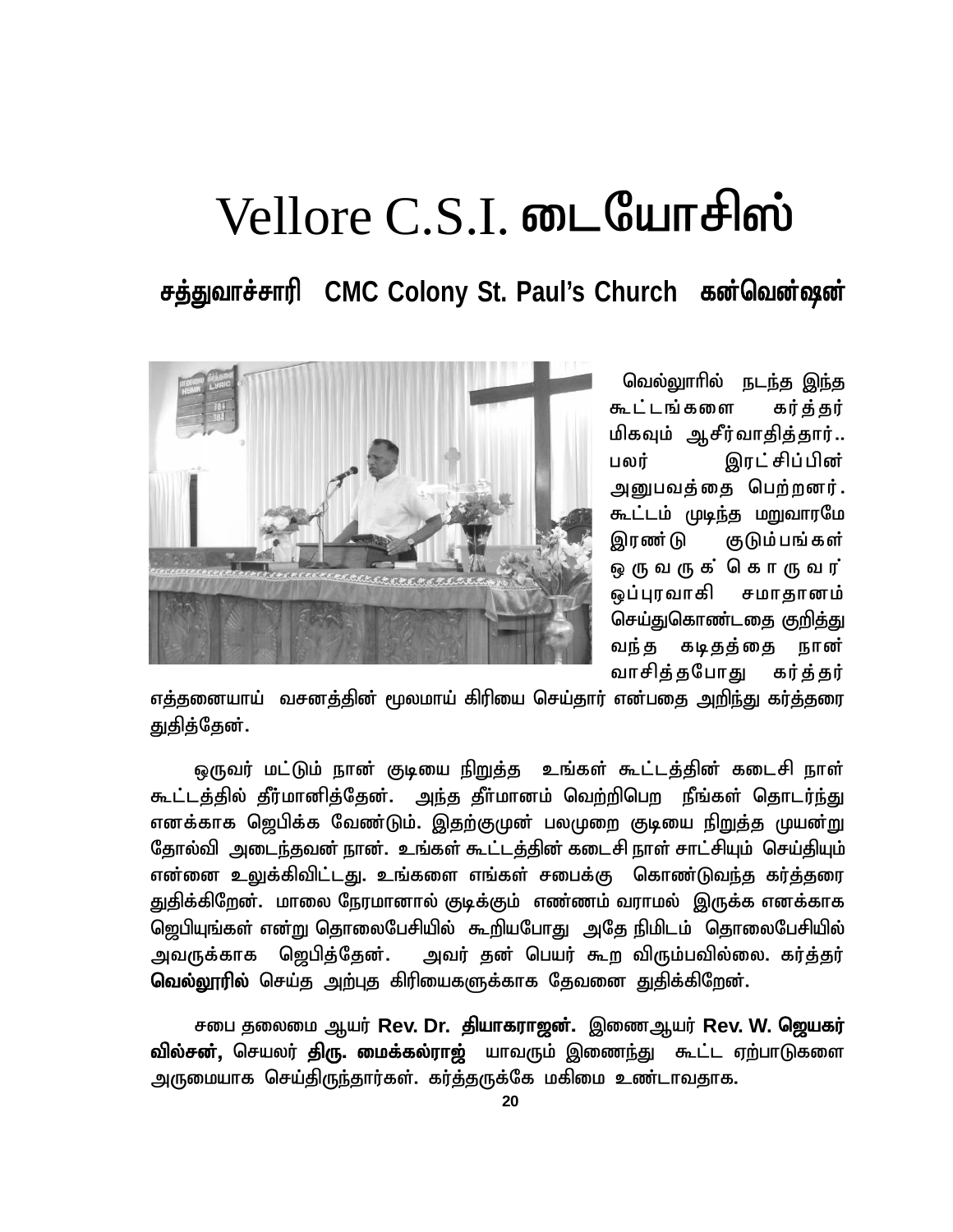## வாலிபர் கூட்டங்கள் (YOUTH CAMP) எண்ணூர் சென்னை

**சென்னையில் எண்ணூர்** என்ற இடத்தில் Don Bosco Youth Animation Centre, Ennor



என்ற இடத்தில் வாலிப ஆண்கள்-வாலிப பெண் களுக்கான 3 நாட்கள் சிறப்பு கூடுகை Trumpeters of Christ என்ற இயக்கத்தினரால் வெகுசிறப்பாக நடத்தப்பட்டது.

செய்தியாளராக சகோ. **சாம்சன்பால்** (ஜீவ நீரோடை) Christ என்ற இயக்கத்தினரால்<br>வெகுசிறப்பாக நடத்தப்பட்டது.<br>சொ**ம்சன்பால்** (ஜீவ நீரோடை)<br>**சாம்சன்பால்** (ஜீவ நீரோடை)<br>ச கோ . **ஜான் லீ** ( இந் திய<br>நற்செய்தி மாணவர் மன்றம்)<br>தெக்சனோடு சாமை் சமை மி நற்செய்தி மாணவர் மன்றம்) இவர்களோடு நானும் கடைசி 2 நாட்கள் வாலிபர்களுக்கான செய்திகளை பகிர்ந்துக்

கொண்டேன்.



குடும்பத்தோடு இணைந்து மிகச் சிறப்பாக 3 நாட்கள் கூட்ட ஏற்பாடுகளை செய்திருந்தனர். நாடகம், சாட்சி, படக்காட்சி இப்படி பல நல்ல ஏற்பாடுகளை வாலிப பிள்ளைகளுக்காக ஏற்பாடு செய்திருந்தனர். இதில் சிறப்பு என்னவென்றால் எல்லாரும் CSI சபையை

சார்ந்தவர்களாக இருந்தாலும் கூட்ட ஏற்பாடு செய்த யாரும் முழுநேர ஊழியர்கள் அல்ல. பற்பல வேலையில் பணி செய்துகொண்டே ஆவிக்குரிய நண்பர்களான இவா்கள் ஒன்றிணைந்து <u>அ</u>வரவர்கள் தங்கள் வருமானத்திலிருந்து மாதா மாதம் சில லட்ச ரூபாய்கள் சேர்த்து குடும்பங்களாய் இணைந்து பல சபைகளில் உள்ள வாலிபர்களை சந்தித்து அழைப்பு கொடுத்து இந்த சிறப்பு ஏற்பாடுகளை வருடா வருடம் நிறைவேற்றி வருகிறார்கள். அவர்களின் பாரமே வாலிபர்கள் இயேசுவை சந்திக்கவேண்டும் என்பதாகும். ஒரு வருடம் முழுவதும் இவர்கள் தங்கள் **வருமானத்திலிருந்து** கொஞ்சகொஞ்சமாக சில சில லட்சங்கள் சேர்த்து கூட்டத்தில் கலந்துக்கொள்ளும் பிள்ளைகள் வசதியாக தங்கி நல்ல தரமான சாப்பாட்டை உண்டு 3 நாட்கள் கர்த்தரின் செய்தி கேட்க அருமையான ஏற்பாட்டை செய்ததை கண்டு தேவனை துதிக்கிறேன்.

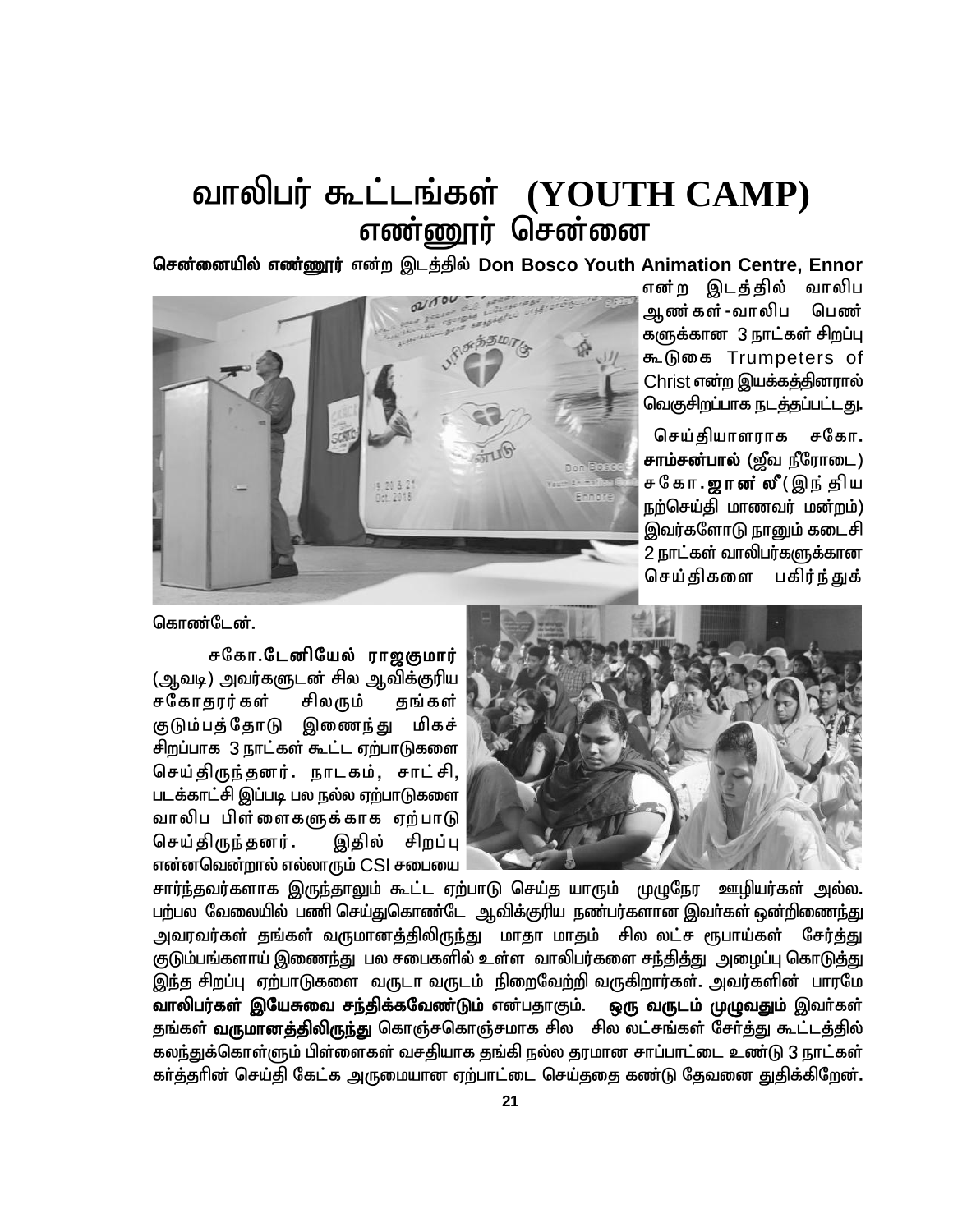### 

வேறு யாரிடமும் இவர்கள் காணிக்கை கேட் காமல் ஆவிக்குரிய குடும்பங்களாக ஓன்று சேர்த்து இப்படிப்பட்ட கூட்டங்கள் நடத்துவமு மிகச் சிறப்பான செயலாகும். இக்கூட்டங்களில் கர்த்தருடைய நாமம் மகிமைப்பட்டது.

குறிப்பு: மெயின்லைன் சபைகள் சிஎஸ்<u>ஜ,</u> லுாக்கரன்.ECl மற்றும் பெந்தேகோஸ்தே சபைகள் நம் வாலிபப் பிள் ளைகளுக் கு இப்படிப்பட்ட நல்ல ஆவிக்குரிய



கூட்டங்கள் நடத்தும் என்று எதிர்ப்பார்க்க வேண்டாம். ஒரு சில சபைகள் இப்படிப்பட்ட கூட்டங்கள் நடத்துகிறாா்கள். ஆனால் அதில் பிரசங்கத்துக்கு அழைக்கப்படும் செய்தியாளா்கள் வாலிப பிள்ளைகளுக்கேற்ற செய்திகளை அறிவிக்கும் தாலந்து பெற்றவர்களாக இருப்பதில்லை. ஏதோ கெட்டுகெதர்போல நடத்திவிட்டு போகிறார்கள். பெந்தேகோஸ்தே சபையினரோ வாலிப பிள்ளைகளை பரவச அனுபவத்தில் ஆழ்த்தி சந்தோஷப்படுத்தி அதுதான் ஆவியின் அபிஷேகம் என்று நம்பவைத்து அனுப்பிவிடுகிறார்கள். அவர்களுக்கும் வாலிப பிள்ளைகளை வழிநடத்த தெரியவில்லை. ஆகவே இரட்சிப்பின் அனுபவம் பெற்ற நபர்கள் குடும்பங்கள் ஒன்றிணைந்து இப்படிப்பட்ட ஏற்பாடுகளை செய்து நம் பிற்கால சந்ததிகளான வாலிபர்களை கர்த்தருக்கென்று ஆதாயம் செய்வோம்.

சபை மக்களுக்கு உயிற்மீட்சி கூட்டம்: அடுத்ததாக மேலே குறிப்பிட்டதைப்போல சபைமக்களை வேத வசனத்துக்கு நேராக திருப்பி வசனத்தின்படி வாழ இரட்சிப்பின் அனுபவம்பெற சபை ஆயர்களால்,பிஷப்மார்களால் சரியான நடவடிக்கை எடுக்கமுடியவில்லை. சரியான பிரசங்கிமார்களை ஒரு சில ஆயர்கள்மட்டும்தான் தெரிந்தெடுத்து அவர்களை சபையில் பயன்படுத்துகிறார்கள். இப்படிப்பட்ட சூழ்நிலையில் கேரளாவில் மலபார் டையோசிஸ்ஸில் கொடக்கல் என்ற ஊரில் சிஎஸ்ஐ சபையில்உள்ள Senior Friends fellowship சபையில் வயதில் மூத்தவர்கள் ஆவிக்குரிய நண்பர்களின் ஐக்கியம் என்ற பெயரில் அடிக்கடி ஒன்றுகூடி ஜெபிக்கிறார்கள். அவர்கள் ஒன்று சபை காணிக்கையை எடுக்காமல் அரவரவர்கள் தங்கள் குடும்பத்தினாிடம்,உறவினாிடம் விவரம் கூறி பணம் சோ்த்து இந்தியாவில் நல்ல செய்தியாளா்களை அவ்வப்போது அழைத்து சபை வளாகத்தில் அல்லது மண்டபத்தில் ஆயர் தலைமையில் கூட்டங்கள் நடத்துகிறார்கள். சபைமக்கள் உயிர்மீட்சியடைகின்றனர். அப்படிப்பட்ட ஒரு கூட்டத்தில்தான் நான் நவம்பர் மாதம் பிரசங்கம் செய்துவந்தேன். இப்படிப்பட்ட நல்ல ஏற்பாடுகளை வாலிபர்களுக்கும், சபை மக்களுக்கும் உயிர்மீட்சி உண்டாக இதை வாசிக்கிறவர்களும், இந்த ஏற்பாட்டை பின்பற்றி செயல்படுத்தலாமே!. ஆடம்பர விளம்பரம் இல்லாமல் சாதாரணமுறையில் அறிவிப்புகளை அனைத்து சபைகளிலும், அனைத்து முக்கிய இடங்களிலும் விளம்பரப்படுத்தி ஏற்பாடு செய்யலாமே. இதில் பங்கு கொண்டவா்களெல்லாம் ஆசீா்வதிப்பாா்.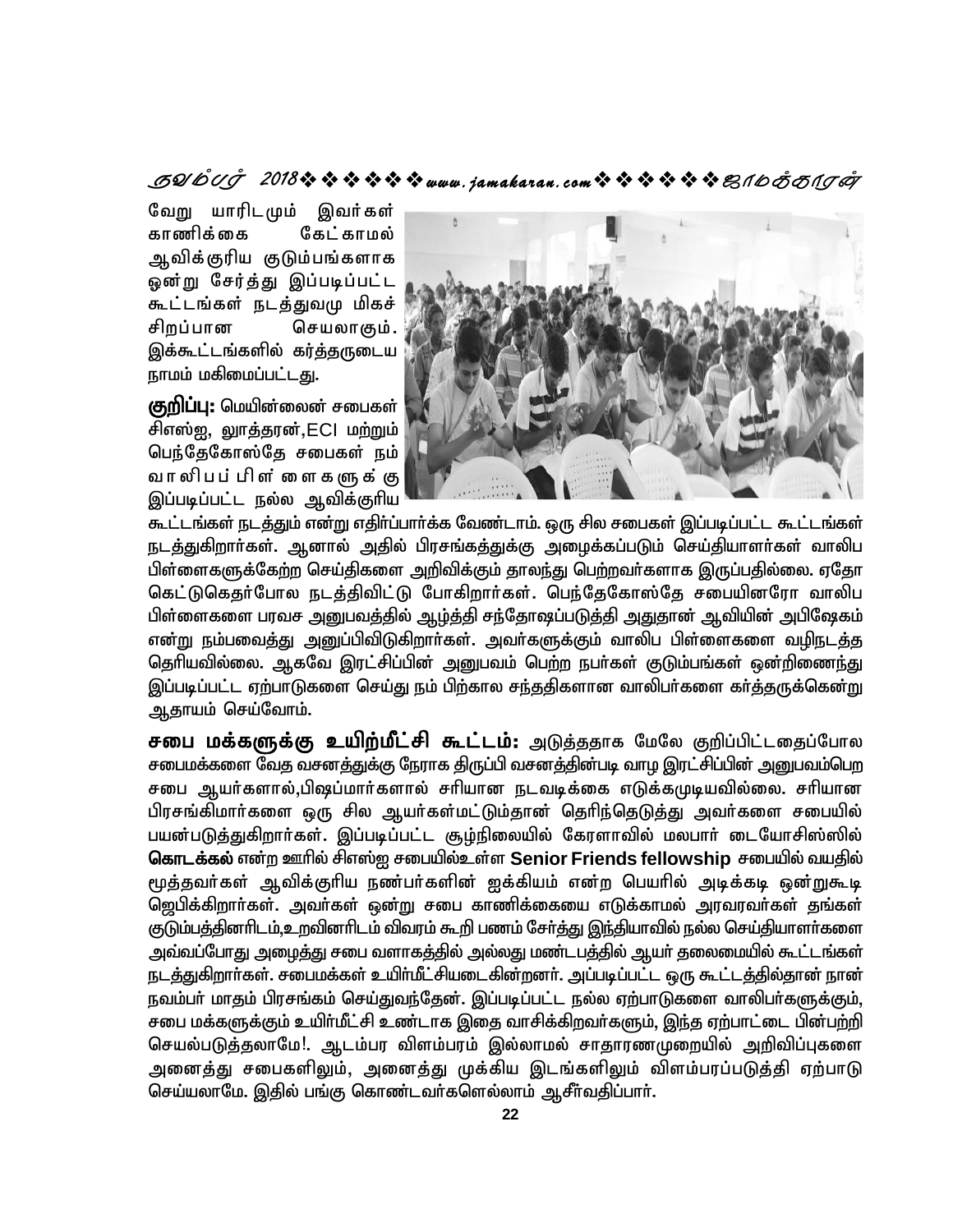## கேரளா கோட்டயம் பிஷப் கைது செய்யப்பட்டா**ர்**:

கேரளாவில் கத்தோலிக்க சபை கன்னியாஸ்தீரி ஒருவரை பலமுறை  $\mathcal{D}$ பாலியல் வன்புணர்ச்சி தொல்லை கொடுத்த பிஷப் ஒருவர் சமீபத்தில் கைது செய்யப்பட்டார். கத்தோலிக்க சபையில் பிஷப் ஒருவர் கைதாகி ஜெயில்தண்டனை அனுபவிப்பது இதுதான் முதல்முறையாகும். மற்ற கிறிஸ்தவ சபைகளின் பிஷப்மார் சிலர் ஏற்கனவே கைதாகி ஜெயில் தண்டனை அறுபவித்து பதவியும் பறிக்கப்பட்டிருக்கிறார்கள் என்பதை நாம் அறிவோம்.



ஆனால் இந்தியாவில்(பஞ்சாப் மாநிலம்) **ஜலந்தர்** என்ற ஊரில்

பி**ஷப்.பிராங்கோ மூலக்கல்** மறை மாவட்ட பேராயராக அவர்கள் பணியாற்றினார். இவர் கேரளாவில் கோட்டயத்தில்(குருவிளங்காடு)என்ற ஊரில்உள்ள தேவலாயத்தில் பணியாற்றிய போது அதே தேவலாயத்தில் சேவை செய்த கன்னியாஸ்தீரி ஒருவரை அடிக்கடி பாலியல் வன்புணர்ச்சி செய்துள்ளார். செக்ஸ்டார்ச்சர் செய்யப்பட்டதை தாங்கமுடியாமல் அவர் போலீஸ்ஸில் புகார் கொடுத்தார். அது தொடர்பாக பிஷப் அவர்கள் பலமுறை போலீஸ் அதிகாரிகளால் விசாரிக்கப்பட்டாா். பிஷப் தன் பதவி அதிகாரத்தை வைத்து கன்னியாஸ்தீரிகளை தன் காமஉணர்ச்சிகளை தீர்த்துக்கொண்டார். கன்னியாஸ்தீரிகளும் அதிகாரத்துக்கு பயந்து தாங்கள் அனுபவிக்கும் செக்ஸ்டார்ச்களை வெளியில் சொல்லாமல் இருந்தனர். டார்சர் எல்லை மீறிப்போன உடன்தான் போலீஸ்ஸில் புகார் கொடுத்தார் என்று கூறப்படுகிறது. விசாரணையில் பிஷப்பின் இந்த பாவ செயல் உண்மைதான் என்பதற்கு சாட்சியாக இந்த பிஷப்பின் கீழ் ஆயராக பணியாற்றும் பாதர்**.குரியாகோஸ் கட்டுதரா** என்பவர் இந்த வழக்குக்கு முக்கிய சாட்சியாக விசாரணையில் விவரத்தை நீதிமன்றத்தில் கூறினார். பாவம்செய்த **பிஷப்** அவர்கள் கைதுசெய்யப்பட்டு இப்போது ஜாமீனில் வெளிவந்துள்ளாா்.

கொலை மிரட்டல்: முக்கிய பிரதான சாட்சியான Fr.குரியாகோஸ் அவர்கள் இப்போது சாட்சி கூறாமல் இருக்க பல விதத்தில்அவருக்கு பலமுறை பயமுறுத்தல் வந்தன. ஆனால் தான் கூறும் சாட்சியில் **Fr.**குரியாகோஸ் மிரட்டலுக்கு பயப்படாமல் உறுதியாக இரு<u>ந்</u>தாா் என்பதை <u>அறிந்து</u> கொலை மிரட்டல்களும் தொடர்ந்து வந்துக்கொண்டேயிருந்தது. இவ்விவரத்தை அப்போதே அவா் போலீஸ்க்கு அறிவித்திருந்தாா். **பிரதான சாட்சியான Fr.குாியாகோஸ்** <mark>திடீா் மரணம்: Fr.</mark>குாியாகோஸ் கொலை மிரட்டலை நீதிமன்றத்துக்கு அறிவித்ததைப்போல் 2018 அக்டோபர் 19ம் தேதி குரியாகோஸ் அவர்கள் தேவலாயத்தில்உள்ள தன் அறையில் இறந்தநிலையில் இருந்தார். போலீஸ் DSP.ஷர்மா கூறுகையில் பாதிரியார் அறையை உடைத்து திறந்தபோது பாதர் அவர்கள் படுக்கையில் வாந்தி எடுத்த நிலையில் கிடந்தார். அருகில் இரத்த அழுத்தித்திற்கான மாத்திரைகள் இருந்ததை கண்டெடுத்தோம் என்றார். மேற்கொண்டு விசாரணை நடத்தி வருகிறோம் என்று அறிவித்தார். மரித்த பாதிரியாரின் உறவினர்கள் பாதிரியார் மரணத்தில் சந்தேகம் உண்டு. பிஷப்புக்கு எதிரான அவா் பிரதான சாட்சியாக இருந்ததால் அவர் கொல்லப்பட்டிருக்கலாம் என்று கூறப்படுகிறது. கத்தோலிக்க சபையில் இதுமாதிரி செக்ஸ்டாா்ச்ா்களும், கொலைகளும் உலகின் பல்வேறு இடங்களில் சா்வசாதராணமாக நடக்கிறது. ஆனால் அது வெளிவருவதில்லை. காரணம் இவர்கள் யாரும் திருமணம் செய்வதில்லை. அதுமட்டுமல்ல, இவர்களுக்கு கொடுக்கப்படும் ஆகாரம் விலைக்கூடிய ஆகாரம் ஆகும். அதனால்தான் சாப்பிடும் சாப்பாட்டுக்கு - சாீர தீனிக்காக அலைகிறாா்கள்.